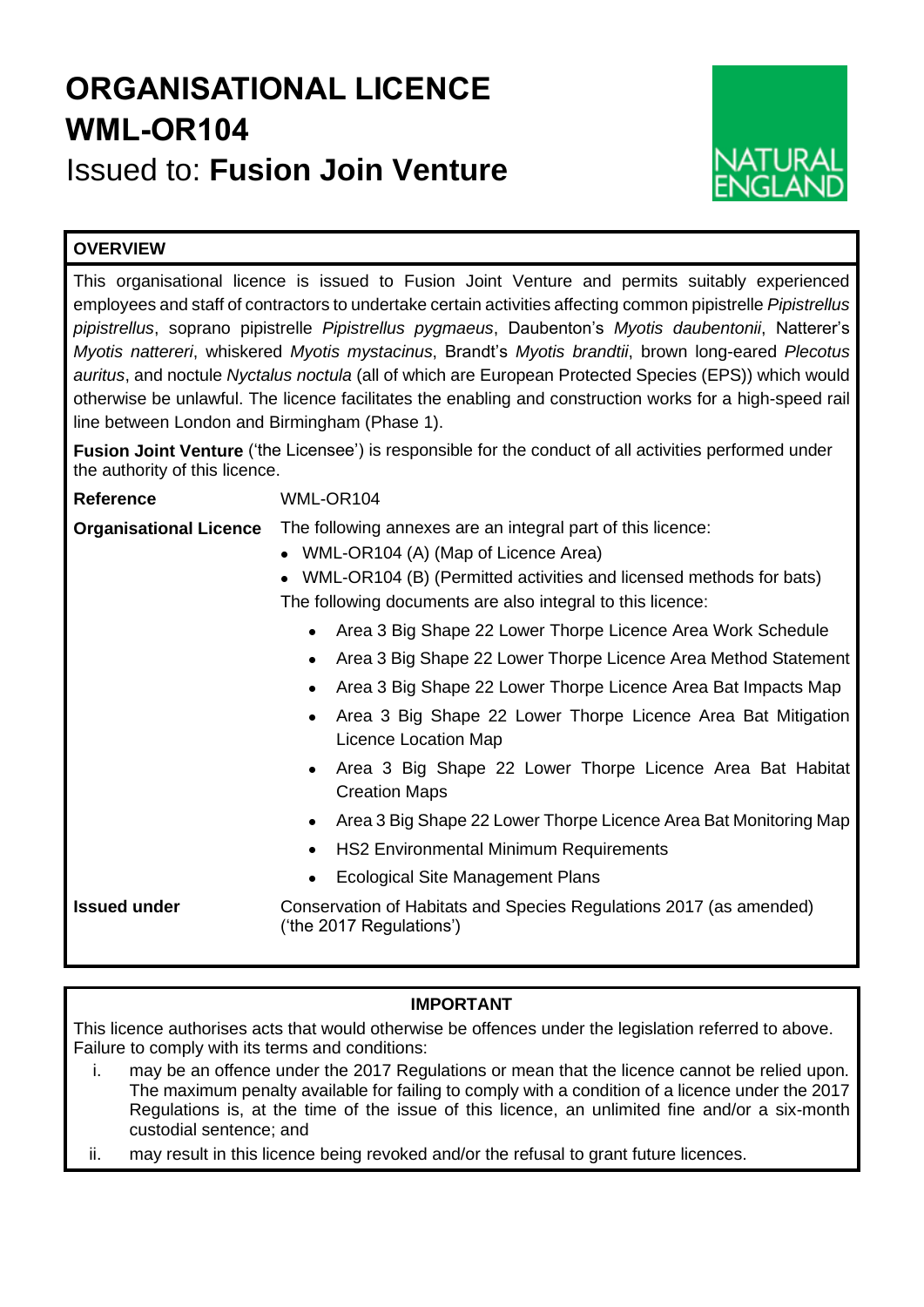If the activity that you wish to undertake is not covered by this licence, or if you are unable to comply with any of the terms and conditions which apply to the use of this licence, then you will need to apply to Natural England for a separate licence.

This licence is not a consent or assent for the purposes of Part II of the Wildlife and Countryside Act 1981 (as amended) ("the 1981 Act") in respect to Sites of Special Scientific Interest. It is your responsibility to get consent if required (see Information & Advice note c).

Under the Conservation of Habitats and Species Regulations 2017 Natural England has granted this licence to affect common pipistrelle *Pipistrellus pipistrellus*, soprano pipistrelle *Pipistrellus pygmaeus*, Daubenton's *Myotis daubentonii*, Natterer's *Myotis nattereri*, whiskered *Myotis mystacinus*, Brandt's *Myotis brandtii*, brown long-eared *Plecotus auritus*, and noctule *Nyctalus noctula,* for the purpose of:

**Imperative reasons of overriding public interest including those of a social or economic nature and beneficial consequences of primary importance for the environment, under regulation 55(2)(e) of the 2017 Regulations, being satisfied that as regards the purpose specified in this licence that there is no satisfactory alternative and that the actions authorised will not be detrimental to the maintenance of the populations of the species concerned at a favourable conservation status in their natural range.**

to: **Fusion Joint Venture** (hereafter referred to as the "**Licensee**") of The Gate House, Gatehouse Way, Aylesbury, Buckinghamshire HP19 8DB.

**To:** Carry out the activities detailed in

• Annex WML–OR104 (B)

**Between the dates of:** 22nd October 2021 and 31st December 2031

**Project Description:** Licensed activities associated with enabling and construction works for a highspeed rail line between London and Birmingham (Phase 1).

**At:** The Licensed Area shown as a red polygon on the map in Annex WML-OR104(A).

This licence is granted subject to the Licensee, including its servants and named agents, adhering to:

- the licence terms and conditions specified below and in the Annexes to this licence:
	- and
- the Area 3 Big Shape 22 Lower Thorpe Licence Area Method Statement, the Area 3 Big Shape 22 Lower Thorpe Licence Area Work Schedule, the Area 3 Big Shape 22 Lower Thorpe Licence Area Bat Impacts Map, the Area 3 Big Shape 22 Lower Thorpe Licence Area Habitat Creation Maps, and the HS2 Environmental Minimum Requirements.

Terms and requirements that express conditionality are conditions of this licence whether so called or not.

The headings used in this licence and its Annexes are for convenience only and shall have no effect upon the interpretation of this licence or its conditions.

# **DEFINITIONS USED IN THIS LICENCE** Accredited Agent(s) A suitably trained and experienced person who has been appointed by the Named Ecologist (in accordance with Condition 3) and who is able to carry out work under this licence without the personal supervision of the Named Ecologist. Appointed Person An employee of the Licensee who is nominated to act as a single point of contact for Natural England with regard to this licence and is responsible for overseeing use of the licence, including record keeping, reporting and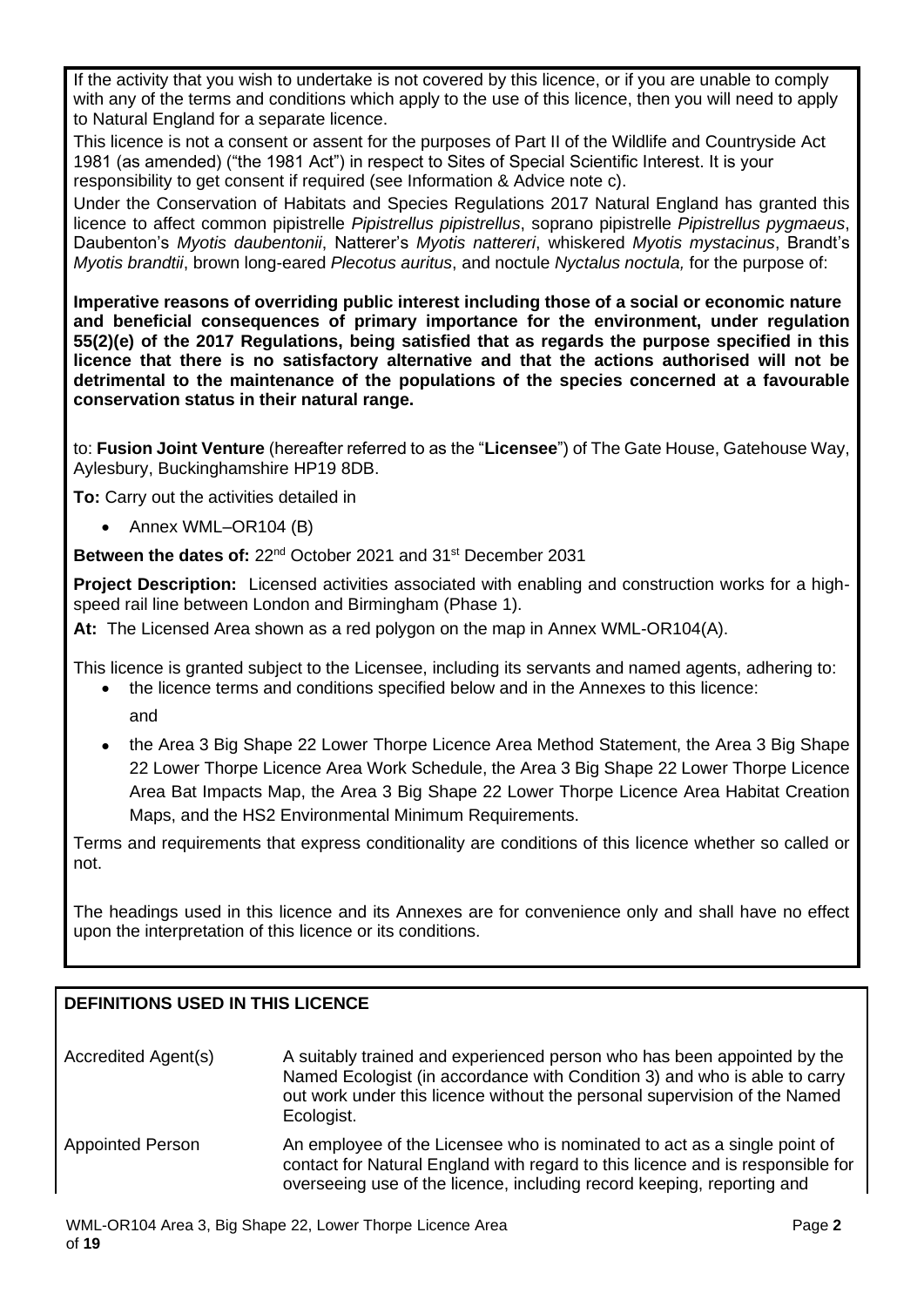compliance.

Assistant(s) A person assisting a Named Ecologist or Accredited Agent who has been appointed by the Named Ecologist (in accordance with Condition 3) and who is only authorised to act under this licence whilst they are under the direct supervision of the Named Ecologist or an Accredited Agent. HS2 Environmental Minimum Requirements The environmental minimum requirements set out the government's high level environmental and sustainability commitments that accompany the High Speed Rail (London - West Midlands) Act 2017. Ecological Site Management Plans (ESMPs) HS2 Ltd Contractors are required to produce ESMPs for habitat creation areas, designated sites and ancient woodlands, as prescribed by paragraph 4.8.3 of the Environmental Minimum Requirements (EMRs). These plans set out the site-specific control measures for HS2 contractors working within local authorities along the Phase One route. Licensed Area The area covered by this licence including Area 3 Big Shape 22 Lower Thorpe Licence Area at SP 53746 45057 shown as a red polygon on the map in Annex WML-OR104(A). Named Ecologist being a professional being a professional ecological consultant who has satisfied Natural England that he has the relevant skills, knowledge and experience of the species concerned (or such other person as approved in writing by Natural England) and who is authorised by the Licensee to act on its behalf for the purposes of this licence. Area 3 Big Shape 22 Lower Thorpe Licence Area Bat Impacts Map The map, given reference Figure D Impact Plan (dated 20 October 2021), of the Licenced Area submitted to Natural England on 21 October 2021, or the latest revised version that has been submitted by the Licensee and approved in writing by Natural England. Area 3 Big Shape 22 Lower Thorpe Licence Area Bat Mitigation Licence Location Map The map of the Licenced Area, given reference C5b Survey Area, dated 7 September 2021 and submitted to Natural England on 9 September 2021, or the latest revised version that has been submitted by the Licensee and approved in writing by Natural England. Area 3 Big Shape 22 Lower Thorpe Licence Area Bat Habitat Creation Maps The maps, given references Figure E3i Location of New Roosting Features (dated 20 October 2021) and E3ii Additional Mitigation Areas and Overall Landscape Planting Plan (dated 20 October 2021) submitted to Natural England on 21 October 2021, or the latest revised version that has been submitted by the Licensee and approved in writing by Natural England. Area 3 Big Shape 22 Lower Thorpe Licence Area Bat Monitoring Map The map of the Licenced Area, given reference Figure E4 Monitoring of Roosting Features, dated 20 October 2021 and submitted to Natural England on 21 October 2021, or the latest revised version that has been submitted by the Licensee and approved in writing by Natural England. Area 3 Big Shape 22 Lower Thorpe Licence Area Method Statement The method statement for bats at the Licensed Area, submitted to Natural England using template WML-A13.3 (01/19), on 9 September 2021, or the latest revised version that has been submitted by the Licensee and approved in writing by Natural England. Area 3 Big Shape 22 Lower Thorpe Licence Area Work Schedule The schedule of works at the Licensed Area, submitted to Natural England dated 21 October 2021 using template WML-A13a-E5a&b, or the latest revised version that has been submitted by the Licensee and approved in writing by Natural England.

References to specific sections, figures or other parts of a document apply to the relevant section, figure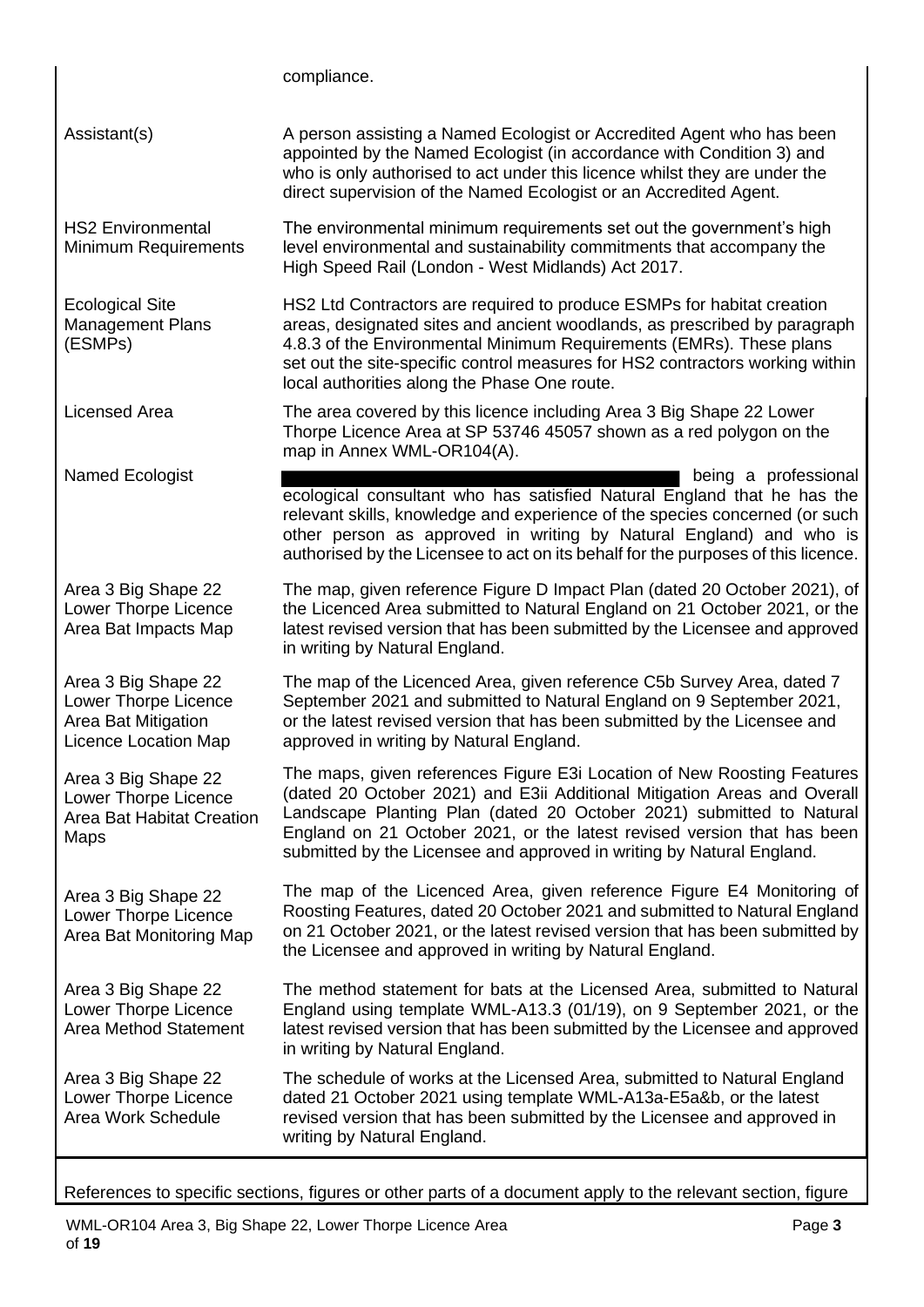or part in the revised and approved version unless otherwise stated.

# **LICENCE CONDITIONS**

## **Who may use this licence**

1. This licence includes Annex WML-OR104(A) and Annex WML-OR104(B), which contain additional terms and conditions of use.

# **People authorised to use this licence**

- 2. Licensed activities may only be carried out under this licence by:
	- a. the Named Ecologist;
	- b. Accredited Agents; and
	- c. Assistants.
- 3. An Accredited Agent or Assistant must carry a signed copy of the authorisation letter from the Named Ecologist, appointing them by name for the purpose of this licence, while carrying out licensed activities in the Licensed Area and must produce this authorisation letter to any police or Natural England officer on request.

# **Working under this licence**

- 4. The Licensee has primary responsibility for ensuring that all activities carried out in the Licensed Area comply with the terms and conditions of the licence.
- 5. Before commencing activities under this licence, the Licensee shall nominate an Appointed Person whose details will be provided to Natural England in writing to oversee use of this licence. The Licensee shall promptly update Natural England in writing of a replacement Appointed Person if that person changes.
- 6. The Named Ecologist is responsible for undertaking and/or overseeing the work undertaken in respect of the licensed species. The Named Ecologist is responsible for checking the suitability and competence of any Accredited Agents or Assistants employed in the Licensed Area to undertake the required duties.
- 7. The Licensee and all persons acting under this licence must comply with:
	- a. the terms and conditions of this licence and its Annexes WML–OR104 (A) and WML–OR104 (B); and
	- b. the Area 3 Big Shape 22 Lower Thorpe Licence Area Method Statement, Area 3 Big Shape 22 Lower Thorpe Licence Area Bat Mitigation Licence, Area 3 Big Shape 22 Lower Thorpe Licence Area Location Map, the Area 3 Big Shape 22 Lower Thorpe Licence Area Work Schedule, the Area 3 Big Shape 22 Lower Thorpe Licence Area Bat Impacts Map, and the Area 3 Big Shape 22 Lower Thorpe Licence Area Work Bat Creation Maps; and
	- c. HS2 Environmental Minimum Requirements.
- 8. If there are conflicts or inconsistencies between commitments in the documents in condition 7(b) and the terms and conditions of this licence and its annexes, the licence and annexes will prevail. Any other conflicts or inconsistencies between the documents in condition 7(b) will be interpreted on a precautionary basis to ensure the protection of bats.
- 9. While engaged in licensed activities, the Licensee shall make a copy of the licence and its Annexes available for inspection on each site in the Licensed Area where the activities are taking place and shall produce it on demand to any constable or an officer of Natural England.

10. All reasonable precautions must be taken to ensure that unnecessary suffering and harm to the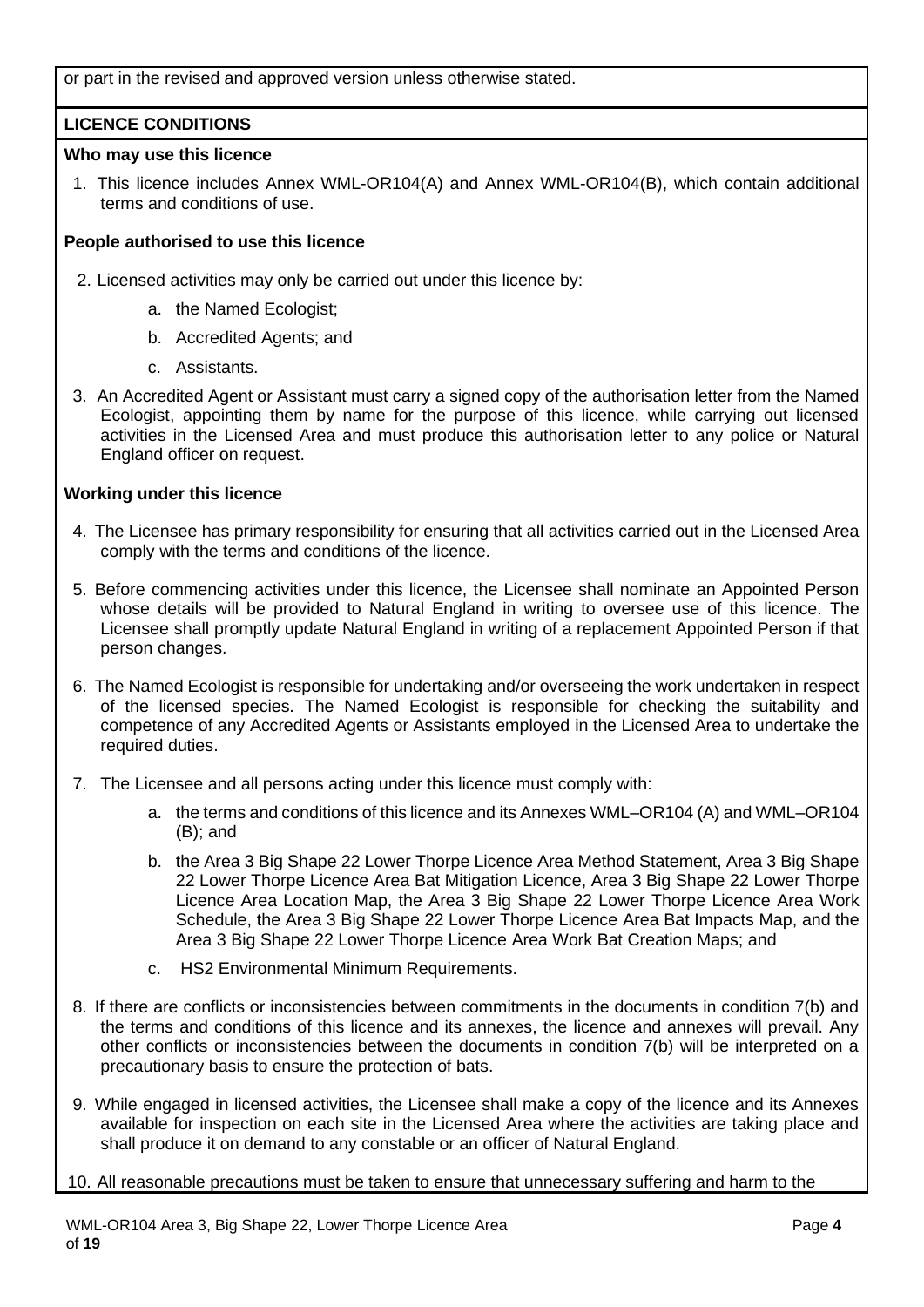species covered by this licence is avoided.

# **Where the licence may be used**

11. This licence may only be used within the Licensed Area and for the activities specified in Annex WML– OR104 (B).

# **Surveying and Monitoring**

- 12. Pre-work surveys must be appropriately resourced and undertaken at suitable times and in accordance with Annex WML-OR104 (B).
- 13. Monitoring must be undertaken in accordance with section E4.2 of the Area 3 Big Shape 22 Lower Thorpe Licence Area Method Statement (see definition above). Any relevant amendments to monitoring will be agreed with Natural England through a licence modification request and the Strategy will be reviewed before the end of the licence.

# **Recording and reporting requirements**

- 14.The Licensee must maintain a record of all bat-related activities carried out under the authority of this licence necessary for reporting to Natural England, including (as a minimum):
	- a) a list of all persons authorised to act under the licence and in what capacity (i.e. Accredited Agent or Assistant);
	- b) any action undertaken under this licence;
	- c) any mitigation or compensation provision;
	- d) any surveying and monitoring conducted;
	- e) any dead or injured bat found in the Licensed Area; and
	- f) any incidents or reports of activities in breach of this licence, including details of steps taken, and any disciplinary, remedial or corrective action.

These records are to be kept until two years after the final licensed action is undertaken and are to be made available for inspection by Natural England at any reasonable time.

- 15.Survey and monitoring records for bats must be submitted to the Local Biological Record Centre and to the relevant national recording scheme (or National Biodiversity Network (NBN) Atlas if there is no appropriate scheme) every other year.
- 16. An annual report of activities conducted under this licence must be sent by the Licensee to Natural England (at the address given below) for the first reporting year of 22 October 2021 – 31 December 2021 and submitted by 14 January 2022, and thereafter by 14 January for each subsequent reporting year of 01 January – 31 December, even if the licence is not used.
- 17.The long-term Mitigation, Monitoring and Management of the site will be reviewed after 8 years.

# **Future management**

18. All ESMPs applicable to the Licensed Area, or any part of it, must be updated to include the bat specific habitat management, maintenance and monitoring by or on behalf of the Licensee before the 30<sup>th</sup> April 2022, or prior to required actions and in line with the licensing requirements of the Area 3 Big Shape 22 Lower Thorpe Licence Area Method Statement (see definition above). The Licensee shall ensure compliance with the requirements of all ESMPs applicable to the Licensed Area, or any part of it, for the full period of the licence and will consult with Natural England in relation to any amendment or proposed amendment to any such ESMP.

# **Licence compliance**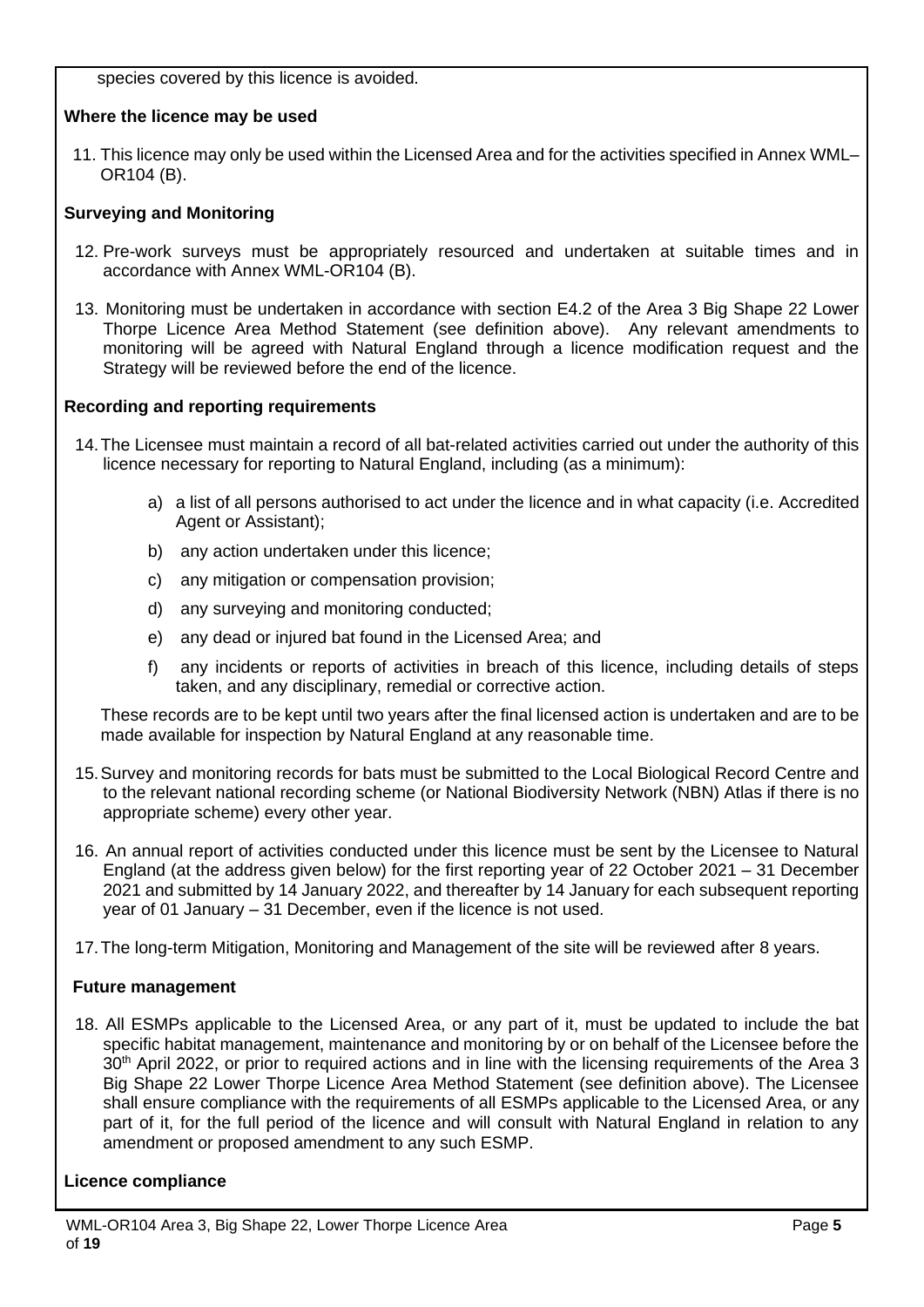- 19. For the purpose of ascertaining whether the conditions of this licence are being, or have been, complied with, the Licensee, the Named Ecologist and each Accredited Agent, Appointed Person and Assistant shall permit an officer of Natural England reasonable access to land where operations are being undertaken under this licence. Officers of Natural England shall also be permitted to be present during any operations carried out under the authority of this licence. Any such officer of Natural England may be required to produce his/her identification on demand and will be permitted to be accompanied by such persons as he/she considers necessary for the purpose of the visit. The Named Ecologist and each Accredited Agent, Appointed Person and Assistant shall give all reasonable assistance to an officerof Natural England and any persons accompanying him/her.
- 20.Failure to comply with the terms and conditions of this licence (including the recording and reporting requirements) will, by default, render this licence null and void and it may not be relied upon until such time that Natural England confirms in writing that its use may resume.
- 21. Natural England must be informed of all breaches to this licence within 48 hours of the Licensee becoming aware of a breach occurring. Unless advised otherwise by Natural England, the Licensee must take the necessary steps to address any breaches or poor practice identified as soon as practicable.
- 22. Persons acting under this licence must abide by the following disease risk management precautions to minimise the risk of accidentally transmitting the virus that causes COVID-19 from people to captive or wild mammals:
	- a. Anyone showing symptoms of COVID-19 or living with someone showing symptoms of COVID-19, or who has been in contact with someone with COVID-19, must not undertake any licensed activities.
	- b. Limit close proximity, including handling of mammals, to where this is necessary to carry out the licensed activity.
	- c. Disposable gloves and a face covering must be worn when handling, and if you are in close proximity to, any mammal.
	- d. Good hygiene practices must be followed including hand washing with soap and/or hand sanitising (with 70% alcohol-based sanitiser), before and after close proximity to or handling mammals, their food and/or associated supplies.
	- e. All equipment used for handling and transporting, or coming into contact with mammals, must be cleaned and disinfected before and after use. Any non-disposable gloves that have been used for mammal handling, and face coverings, must be washed between uses. Any products used to clean and disinfect equipment must be safe for use where there could be contact with animals, and used at an effective and safe dilution rate (see 'Information and Advice Note' o).
	- f. At all times, you must follow the latest government guidance on COVID-19 that is in force and in place at the time that the licensed activity is being carried out.

In this context, 'close proximity' between people and mammals means being in the same room or vehicle, or within 2 m outdoors.

Issued by and on behalf of Natural England on 22nd October 2021

# **INFORMATION AND ADVICE**

- a. Any requests for information in a licence will be considered under the Environmental Information Regulations 2004 and the Freedom of Information Act 2000 as appropriate.
- b. The licence may be modified, extended, terminated or revoked at any time by Natural England or the Secretary of State, but this will not be done unless there are good reasons for doing so.
- c. This licence conveys no authority for actions prohibited by any other legislation. For example, anyone acting under this licence is not exempt from the provisions of Section 28E of the 1981 Act. This means that owners/occupiers are obliged to give notice to Natural England if they propose to carry out an operation likely to damage a Site of Special Scientific Interest (SSSI). To identify SSSIs and the features for which they are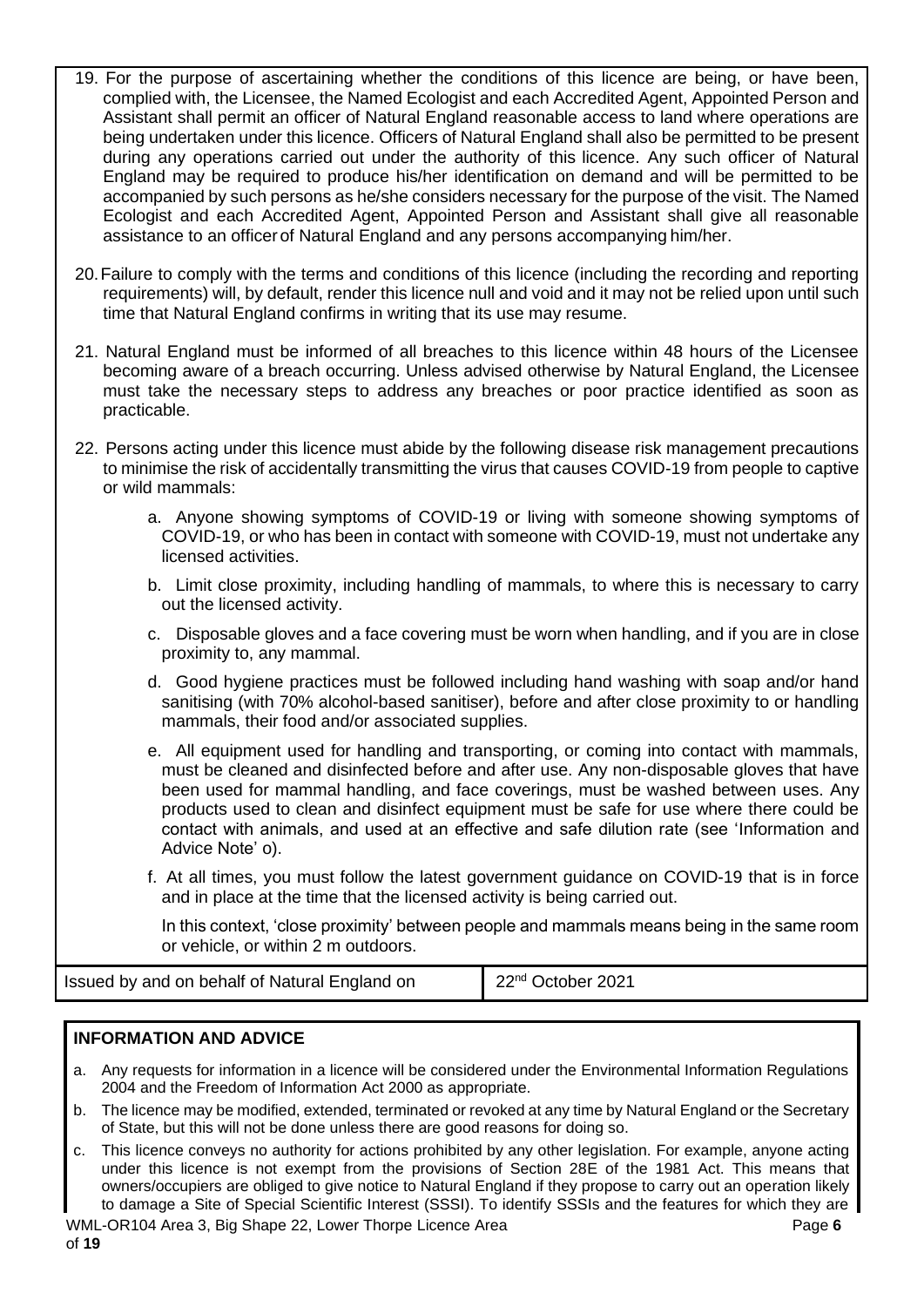designated, refer to www.magic.gov.uk. For further advice or to request consent for an activity please contact the Natural England 'Responsible Officer' for the relevant site(s). Contact details are available from the Natural England Enquiry Service (see below).

- d. No person convicted on or after 1 January 2010 of an offence under the Conservation of Habitats and Species Regulations 2017, the 1981 Act, the Protection of Badgers Act 1992, the Deer Act 1991, the Hunting Act 2004, the Wild Mammals (Protection) Act 1996, the Animal Welfare Act 2006 or the Protection of Animals Act 1911 (all as amended) may use this licence without the permission of Natural England unless, in respect of that offence, either:
	- i. they are a rehabilitated person for the purposes of the Rehabilitation of Offenders Act 1974 and their conviction is treated as spent; or
	- ii. a court has made an order discharging them absolutely.

Any request to use the licence by a person to whom this note applies will be considered on its merits.

e. The common name or names of species given in the Licence, Annexes, and associated documents are included by way of guidance only; in the event of any dispute or proceedings, it is the scientific name of a species that will be taken into account.

#### **Training requirements**

f. Training must be relevant to the conditions and the activities permitted by the licence and should be undertaken at regular intervals. This should include: identification of European and other protected species, and non-native species relevant to the activities authorised by this licence and signs indicating they may be present; surveying techniques; best practice guidance and reasonable avoidance measures; mitigation techniques and methods, and a working knowledge of the relevant law.

#### **General Welfare Considerations**

- g. Persons acting under this licence may photograph any protected species named in this licence in connection with licensed work provided that this causes no additional disturbance or any other harm.
- h. Under the Animal Welfare Act 2006 it is an offence to cause any unnecessary suffering to an animal under the control of man (section 4). This applies to the treatment of animals (including non-target species) held in nets, traps, etc.

#### **The limits of licences**

- i. Licences permit action only for the purposes specified on that licence.
- j. Licences do not permit actions prohibited under any other legislation (unless it is clearly stated that the licence does), nor do they confer any right of entry upon land.
- k. Unless otherwise stated the provisions of Natural England licences only apply landward of the mean low water mark in England. The Marine Management Organisation is responsible for all licensing seaward of the mean low water mark.
- l. No work shall be carried out under this licence on a National Nature Reserve except with the prior written permission of Natural England's 'SSSI Adviser' for the relevant site(s) (contact details available from Enquiry Service – see below).

#### **Compliance and enforcement**

- m. The Licensee is expected to monitor compliance with the licence and to take action in the event that poor practice and/or non-compliance are identified. A person may be barred from using this licence by Natural England, for example, if that person breaches the conditions of this licence. In these circumstances Natural England will notify the Licensee.
- n. Natural England checks compliance with licences and the attached conditions. Where breaches are identified, these may be subject to enforcement action.

#### **Working during the coronavirus pandemic**

o. 'Safe4' is considered to be an appropriate disinfectant for equipment where there could be contact with animals. This product is considered effective against the virus that causes COVID-19 at a dilution of 1:50.

| <b>Contact details for Natural England</b>          | Other useful contacts                                                                                                        |  |  |  |
|-----------------------------------------------------|------------------------------------------------------------------------------------------------------------------------------|--|--|--|
| For licensing enquiries (& Reporting):              | Local Record Centres: to find out where your nearest Local                                                                   |  |  |  |
| Telephone 020 802 61089                             | Record Centre is visit the Association of Local Environmental<br>Record Centres website at: http://www.alerc.org.uk/find-an- |  |  |  |
| HS2wildlifelicensing@naturalengland.org.uk<br>Email | Irc.html                                                                                                                     |  |  |  |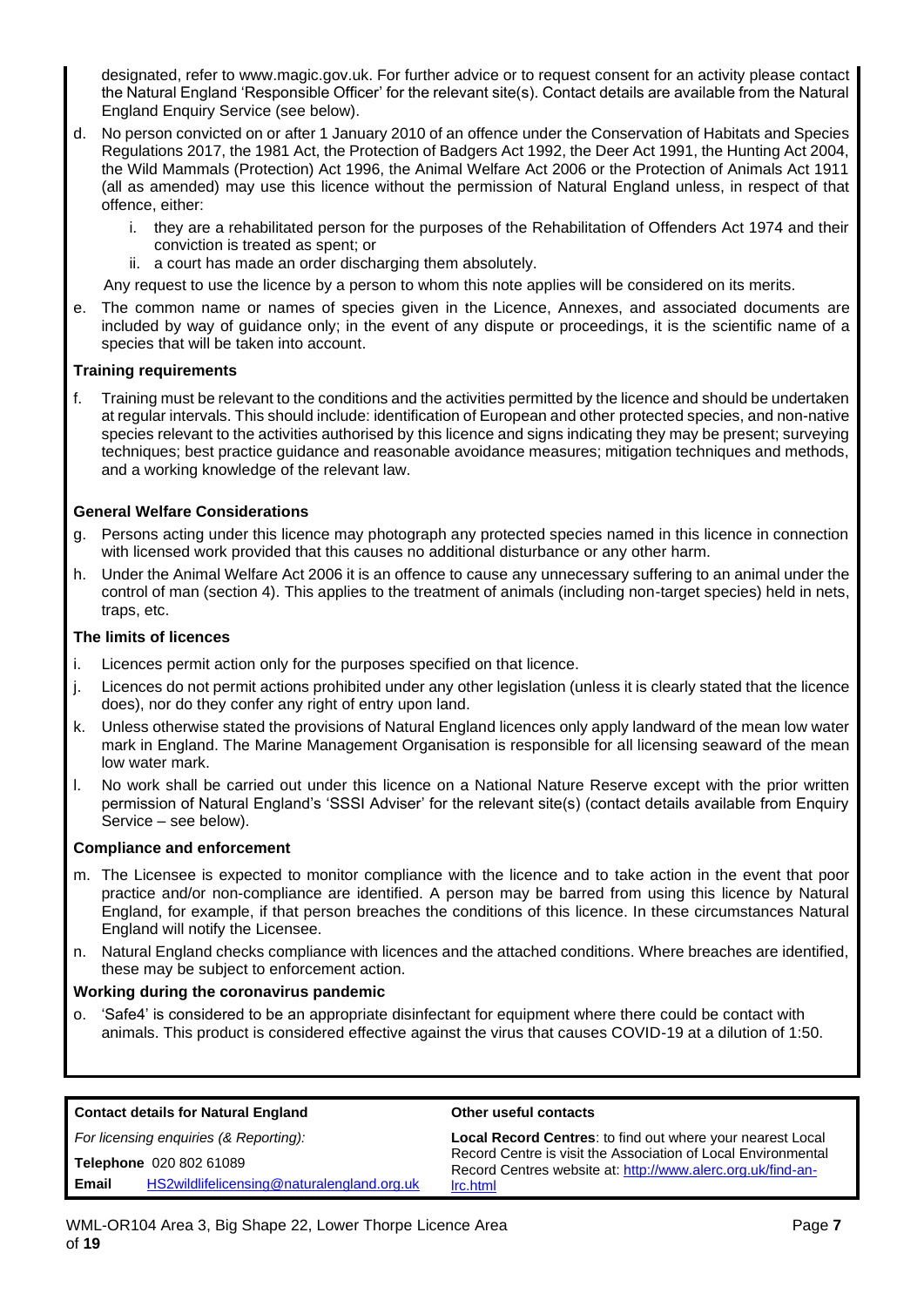#### **Postal address**

Wildlife Licensing, Natural England, Horizon House, Deanery Road, Bristol BS1 5AH *For other enquiries use the Enquiry Service:* **Telephone** 0300 060 3900 **Email** enquiries@naturalengland.org.uk **Web** Natural England - GOV.UK

**Legislation**: to view the full text of the legislation referred to in this licence visit http://www.legislation.gov.uk

**Feedback and Complaints:** we welcome and value your compliments, complaints, suggestions and comments about our services. Please see our 'Contact us' section for more details. https://www.gov.uk/government/organisations/naturalengland#org-contacts

#### **Using and Sharing Your Information**



#### **Who is collecting my data?**

The data controller is the Natural England, Foss House, Kings Pool, 1-2 Peasholme Green, York, Y01 7PX. You can contact the Natural England Data Protection Manager at: Natural England, County Hall, Spetchley Road, Worcester, WR5 2NP; foi@naturalengland.org.uk.

Any questions about how we are using your personal data and your associated rights should be sent to the above contact. The Data Protection Officer responsible for monitoring that Natural England is meeting the requirements of the legislation is: Defra group Data Protection Officer, Department for Environment, Food and Rural Affairs, SW Quarter, 2nd floor, Seacole Block, 2 Marsham Street, London SW1P 4DF. DefraGroupDataProtectionOfficer@defra.gsi.gov.uk.

#### **What if my data is being collected and how is it used? What is the legal basis for the processing?**

The information on the licence application form and any supporting material will be used by Natural England to undertake our licensing functions. This will include, but is not limited assessing your application, issuing a licence if applicable, monitoring compliance with licence conditions and collating licence returns and reports. The personal information we will process will include, but is not limited to your name and contact details, customer type and reasons for wanting a licence.

Processing is necessary for the performance of a task carried out in the public interest or in the exercise of official authority vested in the data controller. That task is to conduct the licensing functions as delegated by Defra to Natural England under Part 8 Agreement under section 78 of the Natural Environment and Rural Communities Act 2006

#### **Who will my data be shared with?**

Your personal data may be shared by us with the Department for Food, Environment and Rural Affairs and its executive agencies including the Rural Payments Agency and the Environment Agency. This will be used to monitor and evaluate the effectiveness of our work.

It may also be shared with:

- Police
- HS2 Ltd.

We will respect personal privacy, whilst complying with access to information requests to the extent necessary to enable Natural England to comply with its statutory obligations under the Environmental Information Regulations 2004, and the Freedom of Information Act 2000.

#### **If you are relying on my consent to process my data, can I withdraw my consent**?

No, because the processing is not based on consent.

#### **How long will my data be held for?**

Your personal data will be kept by us for 7 years after the expiry of your licence or longer if stated in the licence conditions.

#### **What will happen if I don't provide the data?**

Failure to provide this information will mean that Natural England will not be able process your licence application.

#### **Will my data be used for automated decision-making or profiling?**

The information you provide is not connected with individual decision making (making a decision solely by automated means without any human involvement) or profiling (automated processing of personal data to evaluate certain things about an individual).

#### **Will my data be transferred outside of the EEA?**

The data you provide will not be transferred outside the European Economic Area.

#### **What are my rights?**

A list of your rights under the General Data Protection Regulation, the Data Protection Act 2018, is accessible at: https://ico.org.uk/for-organisations/guide-to-the-general-data-protection-regulation-gdpr/individual-rights/

#### **How do I complain?**

You have the right to lodge a complaint with the ICO (supervisory authority) at any time. Should you wish to exercise that right full details are available at: https://ico.org.uk/for-organisations/guide-to-the-general-data-protection-regulationgdpr/individual-rights/

**Natural England's Information Charter can be found here:** https://www.gov.uk/government/organisations/naturalengland/about/personal-information-charter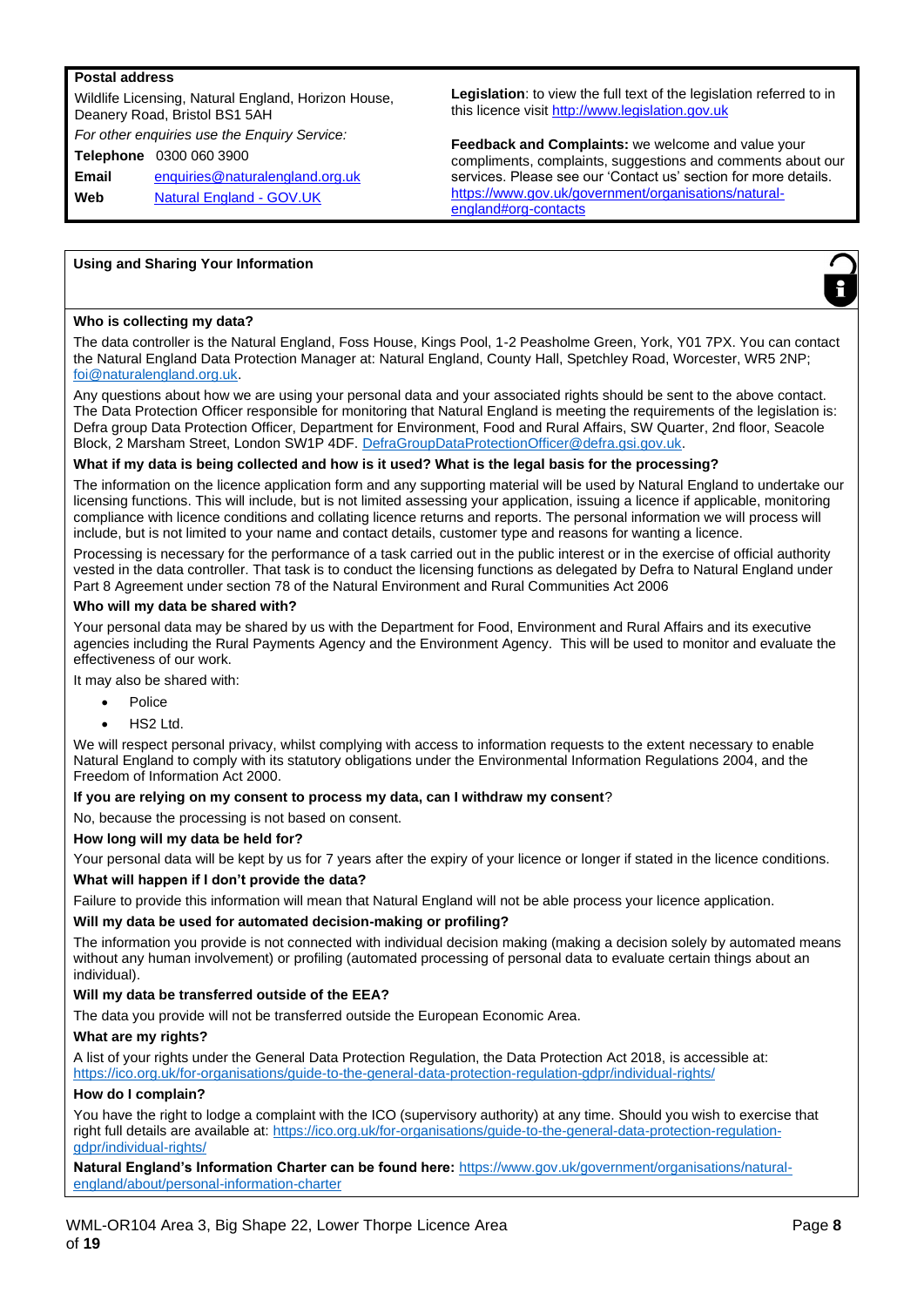

# **ANNEX WML–OR104 (A)**

# This Annex defines the boundaries and areas of the Licensed Area –

WML-OR104 Area 3, Big Shape 22, Lower Thorpe Licence Area **Page 9** of 19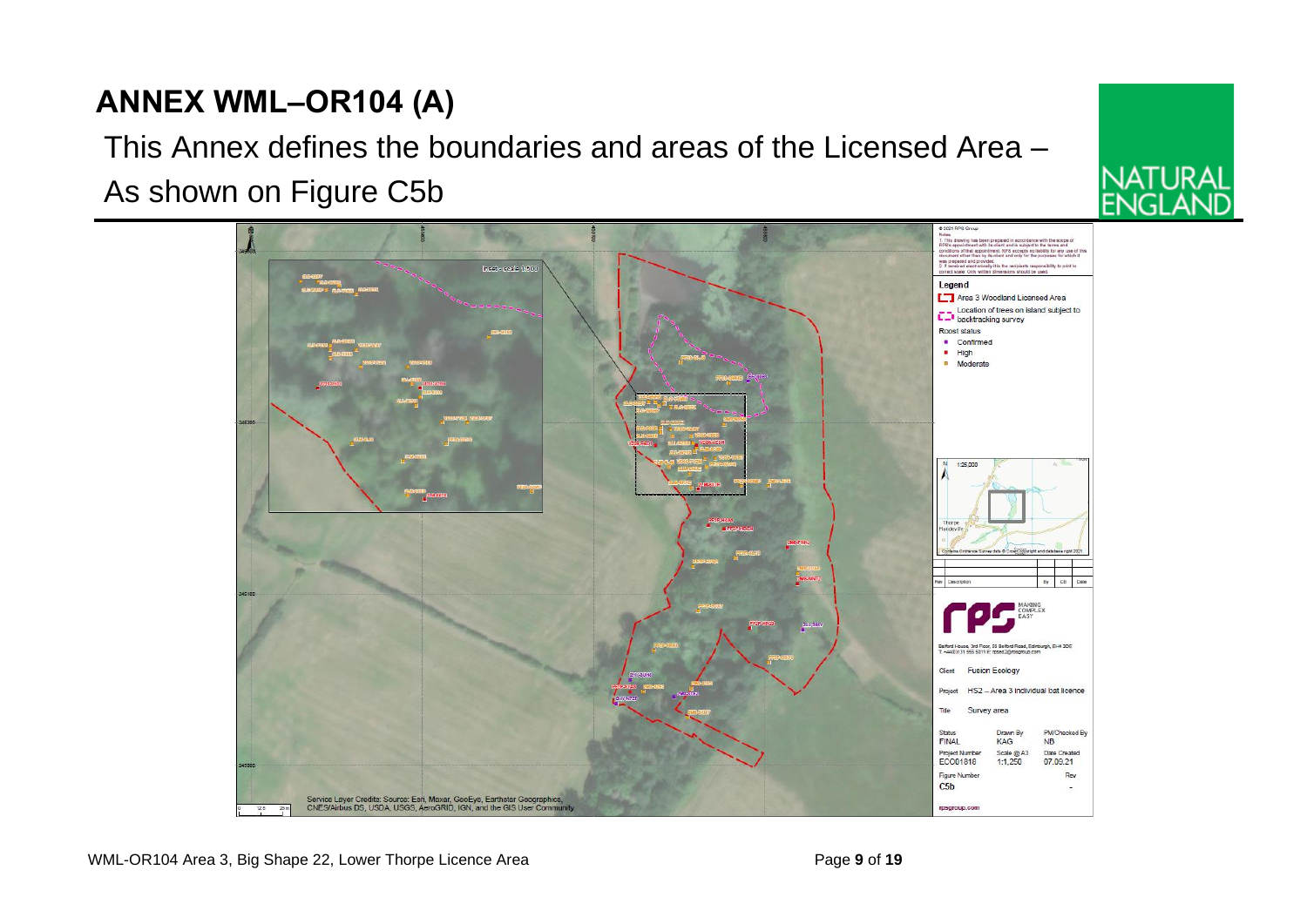# **ANNEX WML–OR104 (B)**

# Permitted activities and licensed methods for bats within the Licensed Area



| <b>OVERVIEW</b>                                               |                                                                                                                                                                                                                                                                                                                    |           |                                                                                                                                                                                                                                                                                                                                               |  |  |  |  |  |  |
|---------------------------------------------------------------|--------------------------------------------------------------------------------------------------------------------------------------------------------------------------------------------------------------------------------------------------------------------------------------------------------------------|-----------|-----------------------------------------------------------------------------------------------------------------------------------------------------------------------------------------------------------------------------------------------------------------------------------------------------------------------------------------------|--|--|--|--|--|--|
|                                                               |                                                                                                                                                                                                                                                                                                                    |           |                                                                                                                                                                                                                                                                                                                                               |  |  |  |  |  |  |
|                                                               | This Annex specifies the activities and operations affecting bats that are permitted within the Licensed Area and includes relevant conditions.<br>Surveys and inspections for bats in structures or trees identified as having bat roost potential must be undertaken to establish whether bats are present prior |           |                                                                                                                                                                                                                                                                                                                                               |  |  |  |  |  |  |
|                                                               |                                                                                                                                                                                                                                                                                                                    |           | to undertaking structure or tree works. This Annex does not permit works to structures or trees where a species of bat or roost types not covered by this                                                                                                                                                                                     |  |  |  |  |  |  |
| licence is present.                                           |                                                                                                                                                                                                                                                                                                                    |           |                                                                                                                                                                                                                                                                                                                                               |  |  |  |  |  |  |
| <b>Activities permitted</b>                                   |                                                                                                                                                                                                                                                                                                                    | Capture   |                                                                                                                                                                                                                                                                                                                                               |  |  |  |  |  |  |
|                                                               | II.                                                                                                                                                                                                                                                                                                                | Transport |                                                                                                                                                                                                                                                                                                                                               |  |  |  |  |  |  |
|                                                               | III. Disturb                                                                                                                                                                                                                                                                                                       |           |                                                                                                                                                                                                                                                                                                                                               |  |  |  |  |  |  |
|                                                               | IV. Damage or destroy the resting places                                                                                                                                                                                                                                                                           |           |                                                                                                                                                                                                                                                                                                                                               |  |  |  |  |  |  |
|                                                               | V.                                                                                                                                                                                                                                                                                                                 |           | Damage or destroy breeding places of specified bat species (See Table 1 and Table 2 below).                                                                                                                                                                                                                                                   |  |  |  |  |  |  |
| B26).                                                         |                                                                                                                                                                                                                                                                                                                    |           | This licence permits activities affecting the following roost types only: Day, Night, Transitional, Feeding roosts and Maternity roosts (see Definitions at Condition                                                                                                                                                                         |  |  |  |  |  |  |
| Purpose(s) for which these activities may be<br>conducted     |                                                                                                                                                                                                                                                                                                                    |           | Imperative reasons of overriding public interest including those of a social or economic nature and<br>beneficial consequences of primary importance for the environment.                                                                                                                                                                     |  |  |  |  |  |  |
| <b>IMPORTANT</b>                                              |                                                                                                                                                                                                                                                                                                                    |           |                                                                                                                                                                                                                                                                                                                                               |  |  |  |  |  |  |
| ease of reference only.                                       |                                                                                                                                                                                                                                                                                                                    |           | These activities are subject to the terms and conditions set out in the main licence in addition to those in this Annex. All terms and conditions in this Annex must<br>be fully adhered to whether or not they are identified in Table 1. Terms and conditions that have a particular relevance to an activity are identified in Table 1 for |  |  |  |  |  |  |
|                                                               |                                                                                                                                                                                                                                                                                                                    |           | Definitions in the main licence also apply to this Annex and further definitions specific to this Annex are set out at Conditions B26 and B27.                                                                                                                                                                                                |  |  |  |  |  |  |
| Interpreting the table of permitted activities and operations |                                                                                                                                                                                                                                                                                                                    |           |                                                                                                                                                                                                                                                                                                                                               |  |  |  |  |  |  |
|                                                               |                                                                                                                                                                                                                                                                                                                    |           | Permitted activities and operations: a brief description of each activity or operation permitted under the licence.                                                                                                                                                                                                                           |  |  |  |  |  |  |
|                                                               | Actions made lawful by this licence: for each activity or operation listed the presence of a corresponding 'X' indicates which acts are made lawful if<br>conducted in accordance with the terms and conditions of this licence.                                                                                   |           |                                                                                                                                                                                                                                                                                                                                               |  |  |  |  |  |  |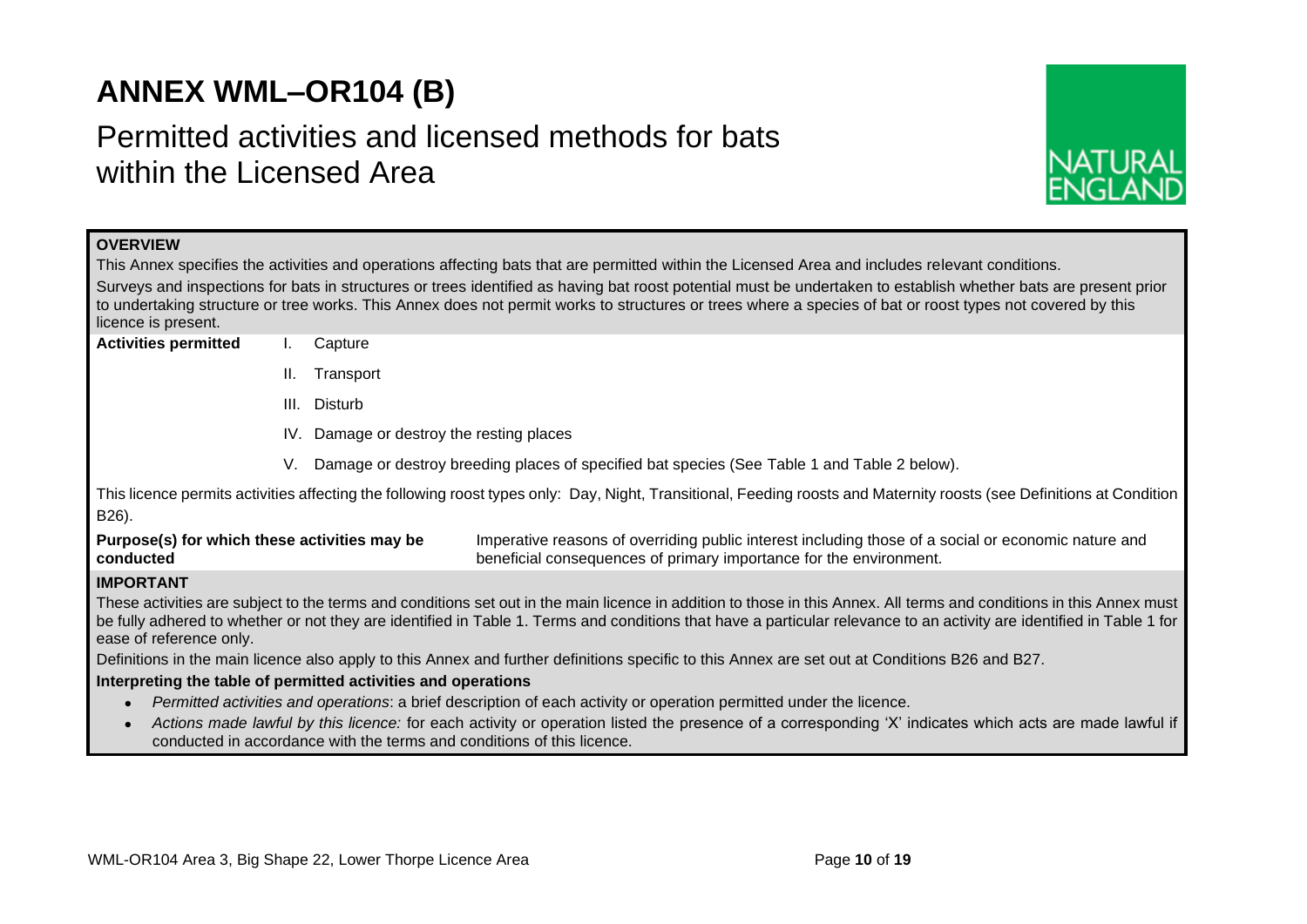| Table 1: Permitted activities and operations |
|----------------------------------------------|
|----------------------------------------------|

|                                                                                  | Actions made lawful by this<br>licence |                           |                           |                           |                           |                          |                            | <b>Additional</b><br>condition No.<br>especially<br>relevant to the<br>action                         | <b>Permitted methods</b>                                                                                                                 | <b>Species</b><br>permitted                                              |
|----------------------------------------------------------------------------------|----------------------------------------|---------------------------|---------------------------|---------------------------|---------------------------|--------------------------|----------------------------|-------------------------------------------------------------------------------------------------------|------------------------------------------------------------------------------------------------------------------------------------------|--------------------------------------------------------------------------|
| <b>Permitted activities</b><br>and operations                                    | Capture                                | Transport                 | <b>Disturb</b>            | Damage<br>resting place   | Damage<br>breeding sites* | resting place<br>Destroy | breeding sites*<br>Destroy |                                                                                                       |                                                                                                                                          |                                                                          |
| Noise, lighting and<br>vibration caused by<br>construction-related<br>activities |                                        |                           | X                         | $\boldsymbol{\mathsf{X}}$ | $\boldsymbol{\mathsf{X}}$ |                          |                            | B1, B2, B3, B4,<br><b>B10</b>                                                                         | Disturbance by noise,<br>lighting and vibration                                                                                          | Common pipistrelle<br>Soprano pipistrelle<br>Brown long-eared<br>Noctule |
| Pre-works inspection<br>of structures or trees                                   | $\boldsymbol{\mathsf{X}}$              | $\boldsymbol{\mathsf{X}}$ | $\times$                  |                           |                           |                          |                            | B1, B2, B3, B4,<br><b>B5</b>                                                                          | By hand; Endoscope; Torch<br>illumination; Static hand-<br>held net.                                                                     | Daubenton's<br>Natterer's*<br>Brandt's*<br>Whiskered                     |
| Roost loss through<br>structure or tree works                                    | $\boldsymbol{\mathsf{X}}$              | $\boldsymbol{X}$          | $\boldsymbol{\mathsf{X}}$ |                           |                           | Χ                        | X                          | B1, B2, B3, B4,<br>B5, B6, B7, B8,<br>B9, B10, B11,<br>B12, B13, B14,<br>B15, B16, B17,<br><b>B18</b> | Exclusion by one-way door<br>or valve; Permanent<br>exclusion; Destructive<br>Search by Soft Demolition;<br><b>Mechanical Demolition</b> | * Only those species<br>marked with an asterisk to<br>be included.       |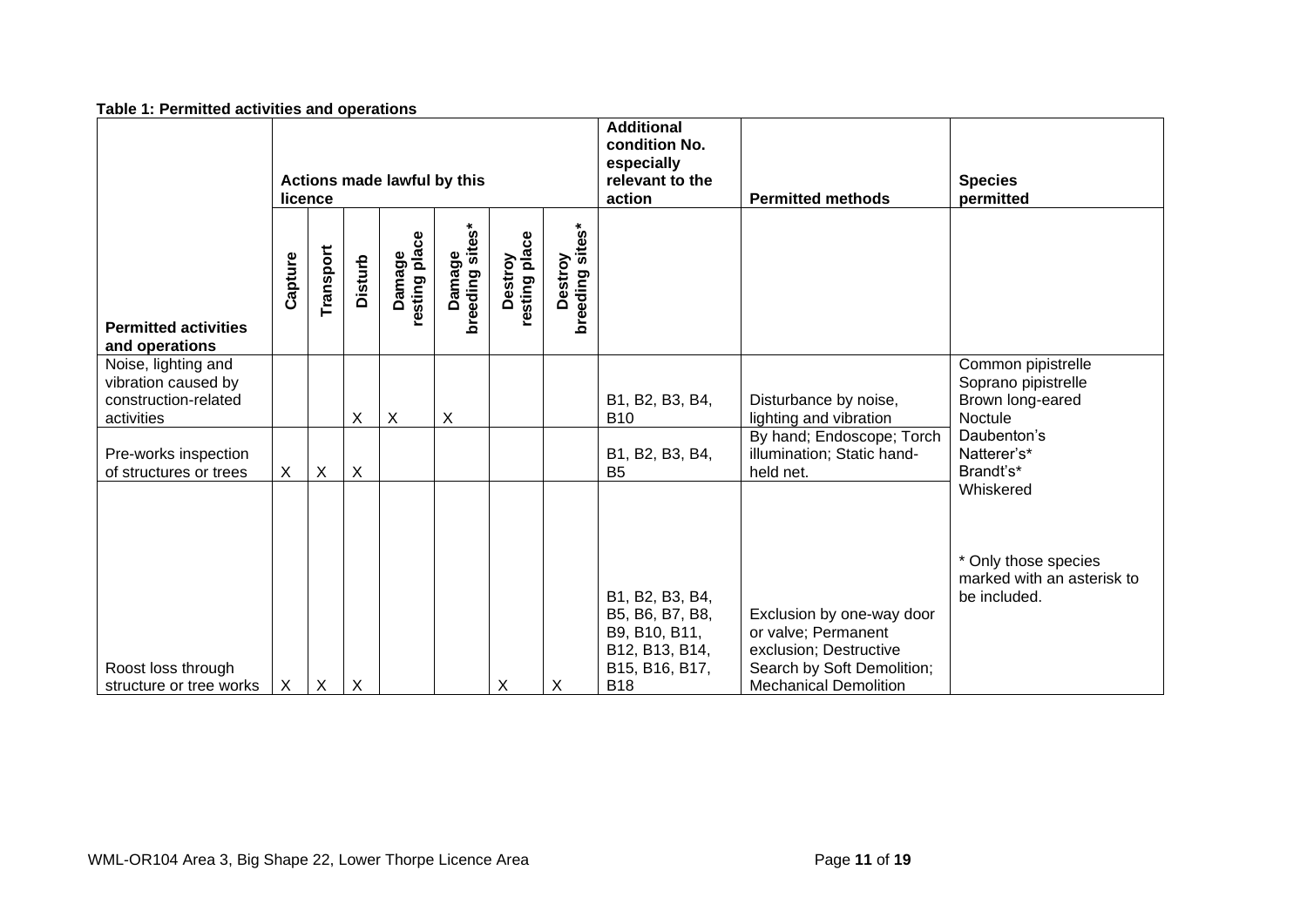| Species                    |         | Licensable activities and maximum numbers: |                         |                                                         |                          |                                                                                                                                                                                                                                                   |                                                               |  |  |  |
|----------------------------|---------|--------------------------------------------|-------------------------|---------------------------------------------------------|--------------------------|---------------------------------------------------------------------------------------------------------------------------------------------------------------------------------------------------------------------------------------------------|---------------------------------------------------------------|--|--|--|
|                            | Capture | <b>Transport</b>                           | <b>Disturb</b>          | Damage resting<br>place                                 | Damage<br>breeding sites | <b>Destroy</b><br>resting place                                                                                                                                                                                                                   | <b>Destroy</b><br>breeding sites                              |  |  |  |
| Common<br>pipistrelle bat  | 5       | 5                                          | <b>Not</b><br>Specified | Indirect disturbance<br>impacts to retained<br>habitat. |                          | $\overline{2}$<br>confirmed<br>common<br>pipistrelle day roosts to be<br>destroyed, and up to 3 low<br>conservation status roosts<br>likely present.<br>12 trees with high<br>potential and 66 trees with<br>moderate potential to be<br>removed. |                                                               |  |  |  |
| Soprano<br>pipistrelle bat | 5       | 5                                          | <b>Not</b><br>Specified | Indirect disturbance<br>impacts to retained<br>habitat. |                          | confirmed<br>$\mathbf{1}$<br>soprano<br>pipistrelle day roosts to be<br>destroyed, and up to 3 low<br>conservation status roosts<br>likely present.<br>12 trees with high<br>potential and 66 trees with<br>moderate potential to be<br>removed.  |                                                               |  |  |  |
| Daubenton's bat            | 5       | 5                                          | <b>Not</b><br>Specified | Indirect disturbance<br>impacts to retained<br>habitat. | $\mathbf{r}$             | 0 confirmed, and up to 3<br>low conservation status<br>roosts likely present.<br>12 trees with high<br>potential and 66 trees with<br>moderate potential to be<br>removed.                                                                        |                                                               |  |  |  |
| Natterer's bat             | 10      | 10                                         | <b>Not</b><br>Specified | Indirect disturbance<br>impacts to retained<br>habitat. |                          | 0 confirmed, and up to 3<br>low conservation status<br>roosts likely present.<br>12 trees with high<br>potential and 66 trees with<br>moderate potential to be                                                                                    | 1 confirmed Natterer's<br>maternity roost to be<br>destroyed. |  |  |  |

**Table 2: Licensable activities and maximum numbers:**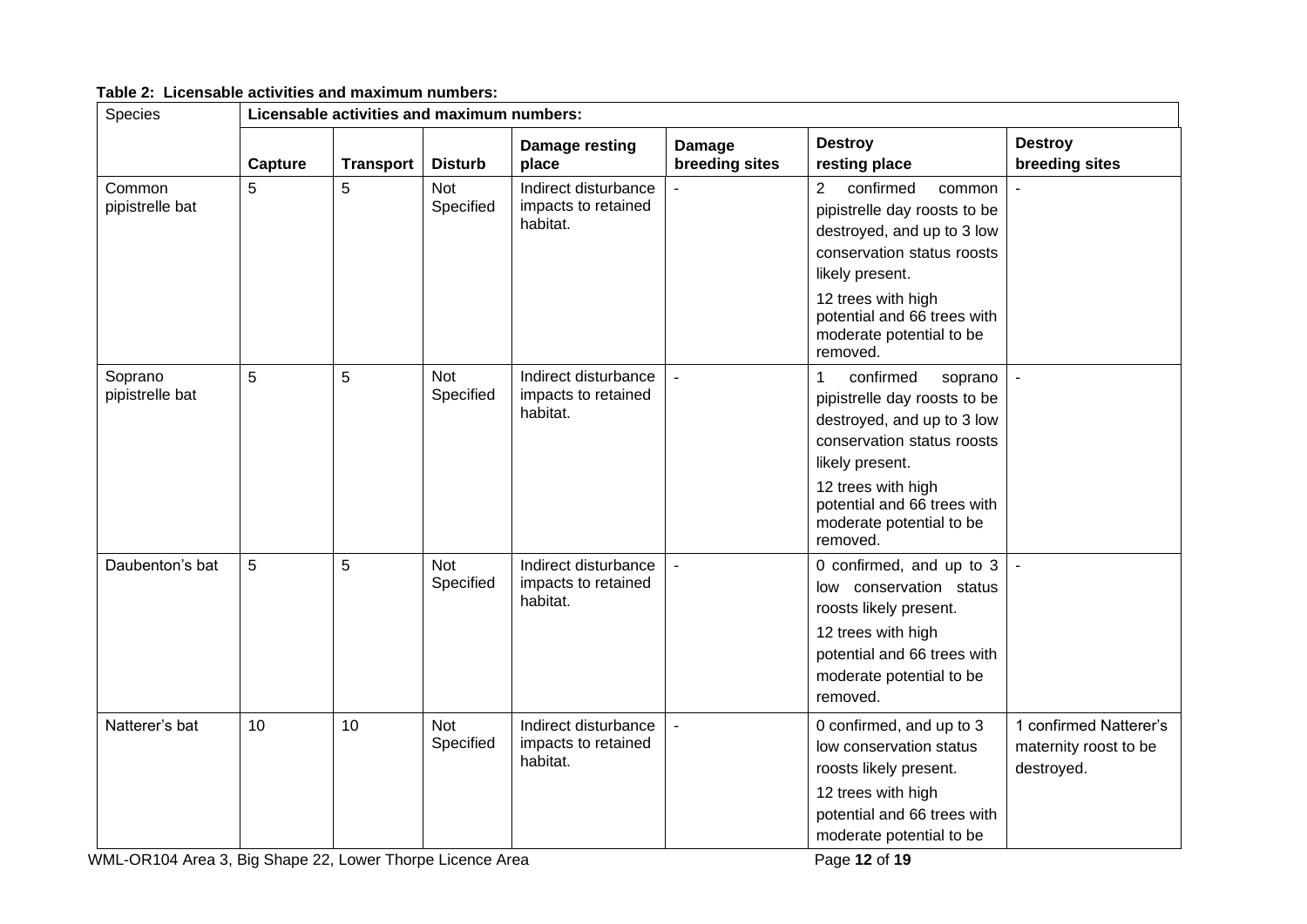|                         |    |    |                         |                                                         |             | removed.                                                                                                                                                                   |                                                             |
|-------------------------|----|----|-------------------------|---------------------------------------------------------|-------------|----------------------------------------------------------------------------------------------------------------------------------------------------------------------------|-------------------------------------------------------------|
| Whiskered bat           | 5  | 5  | <b>Not</b><br>Specified | Indirect disturbance<br>impacts to retained<br>habitat. |             | 0 confirmed, and up to 3<br>low conservation status<br>roosts likely present.<br>12 trees with high<br>potential and 66 trees with<br>moderate potential to be<br>removed. |                                                             |
| Brandt's bat            | 10 | 10 | <b>Not</b><br>Specified | Indirect disturbance<br>impacts to retained<br>habitat. |             | 0 confirmed, and up to 3<br>low conservation status<br>roosts likely present.<br>12 trees with high<br>potential and 66 trees with<br>moderate potential to be<br>removed. | 1 confirmed Brandt's<br>maternity roost to be<br>destroyed. |
| Brown long-eared<br>bat | 5  | 5  | Not<br>Specified        | Indirect disturbance<br>impacts to retained<br>habitat. |             | 0 confirmed, and up to 3<br>low conservation status<br>roosts likely present.<br>12 trees with high<br>potential and 66 trees with<br>moderate potential to be<br>removed. |                                                             |
| Noctule bat             | 5  | 5  | Not<br>Specified        | Indirect disturbance<br>impacts to retained<br>habitat. |             | 0 confirmed, and up to 3<br>low conservation status<br>roosts likely present.<br>12 trees with high<br>potential and 66 trees with<br>moderate potential to be<br>removed. |                                                             |
| <b>Maximum total</b>    | 50 | 50 | to retained habitat.    | Indirect disturbance impacts                            | $\mathbf 0$ | 3 confirmed, and up to<br>24 low conservation<br>status roosts likely<br>present.<br>12 trees with high<br>potential and 66 trees                                          | 2 confirmed                                                 |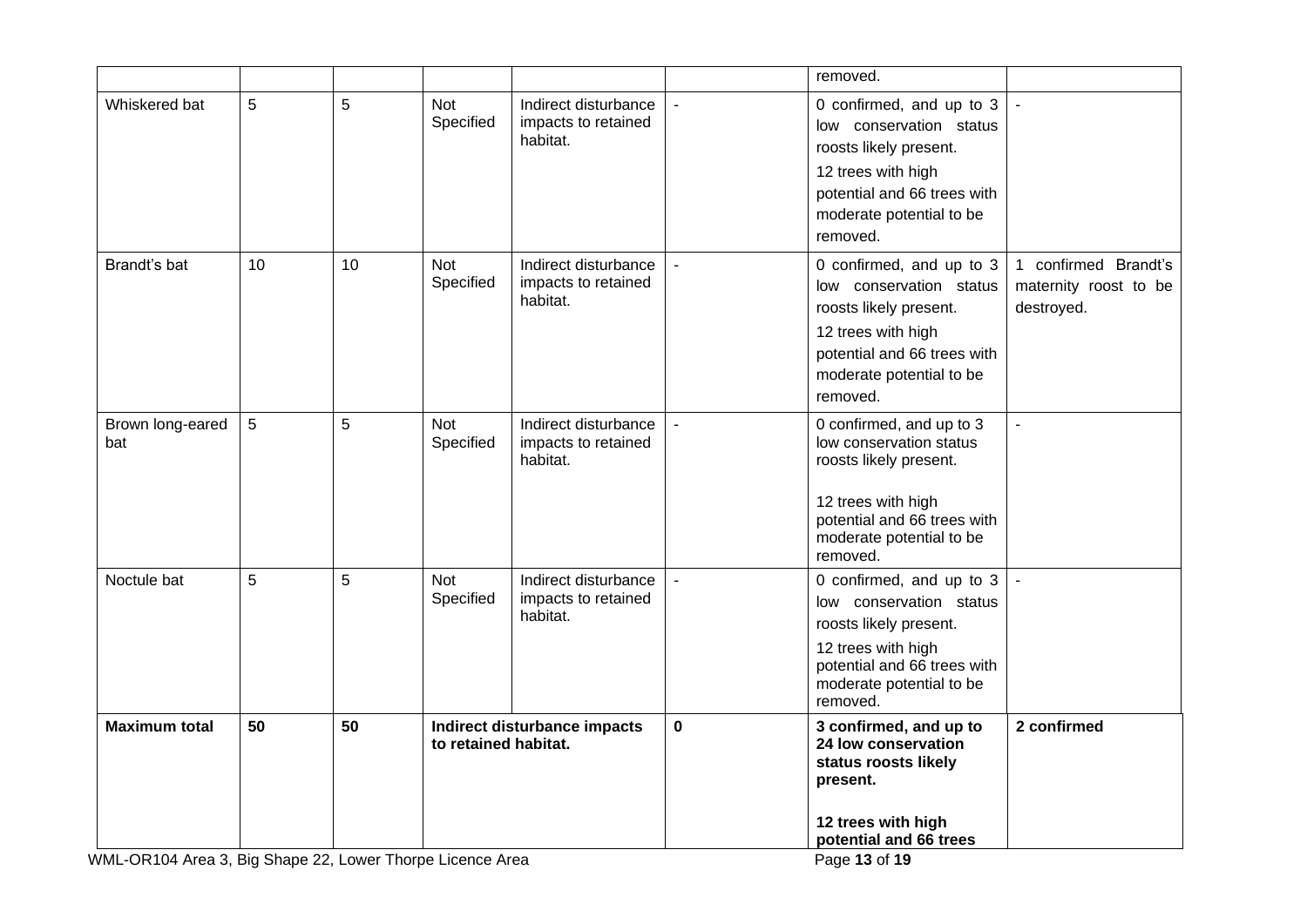|  |  | with<br>mo<br>potential :<br>. 11 11 |  |
|--|--|--------------------------------------|--|
|  |  |                                      |  |

The maximum number(s) stated in the above table refers to the maximum number of individuals of the stated species that can be captured or transported under the terms of this licence and the maximum number/s of resting places (see definition B26) or breeding sites that can be damaged or destroyed under this licence (if applicable).

**ANNEX B LICENCE CONDITIONS**

## **Working under this licence:**

- B1. This licence is only to be used in connection with the Project Description and only when alternatives recognised by the Named Ecologist or an Accredited Agent are not appropriate to the conservation of bats.
- B2. The Licensee, the Named Ecologist, Accredited Agents, the Appointed Person and Assistants must adhere to the activities and timescales agreed in the Area 3 Big Shape 22 Lower Thorpe Licence Area Work Schedule**.**
- B3. The Named Ecologist or an Accredited Agent must ensure that all those involved with the licensed works understand by way of a 'tool box talk' that bats are present; the legislation relating to bats; measures that will be used to protect them; good working practices; licensed activities and what to do should bats be found. This information must be provided before any licensed works commence on site. A written record that this has been undertaken, and that it covers the above points, must be kept by the Named Ecologist or Accredited Agent and made available to Natural England or any police officer on request.

# **Methodology:**

- B4. All relevant animal welfare legislation must be complied with at all times.
- B5. All works must be undertaken using best practice methodology to ensure minimal risk to bats. Persons acting under this licence must abide by the advice on excluding bats, handling bats and working in bat roosts in the most up to date edition of the *"Bat Mitigation Guidelines"*  and the *"Bat Workers Manual"*. "*The Bat Survey - Good Practice Guidelines*" are available from the BCT website. You are expected to check whether this guidance has been updated and if so, to ensure that you act in accordance with the most up to date version. In addition to this:
	- a) The use of endoscopes, artificial light from torches, Destructive Search by Soft Demolition (see Definition in Annex Condition B27) temporary obstruction of roost access, temporary or permanent exclusion methods (including installation) and use of static handheld nets must only be undertaken or directly supervised by the Named Ecologist, or an Accredited Agent.
	- b) Where capture and/or handling of bats are necessary, only the Named Ecologist, Accredited Agent, or an Assistant may do so. Capture/handling/exclusion of bats must only be undertaken in conditions suitable for bats to be active.
	- c) Where bats are discovered and taken under this licence they must either be relocated to a suitable roost for the species, or where bats are held this must be done safely and bats released on site at dusk in, or adjacent to, suitable foraging/ commuting habitat in safe areas within or directly adjacent to the pre-works habitat. Where a bat is unexpectedly discovered in adverse weather conditions, condition B14 must be followed.
	- d) Endoscopes and handheld nets are only to be used to assist with the locating and capture of bats.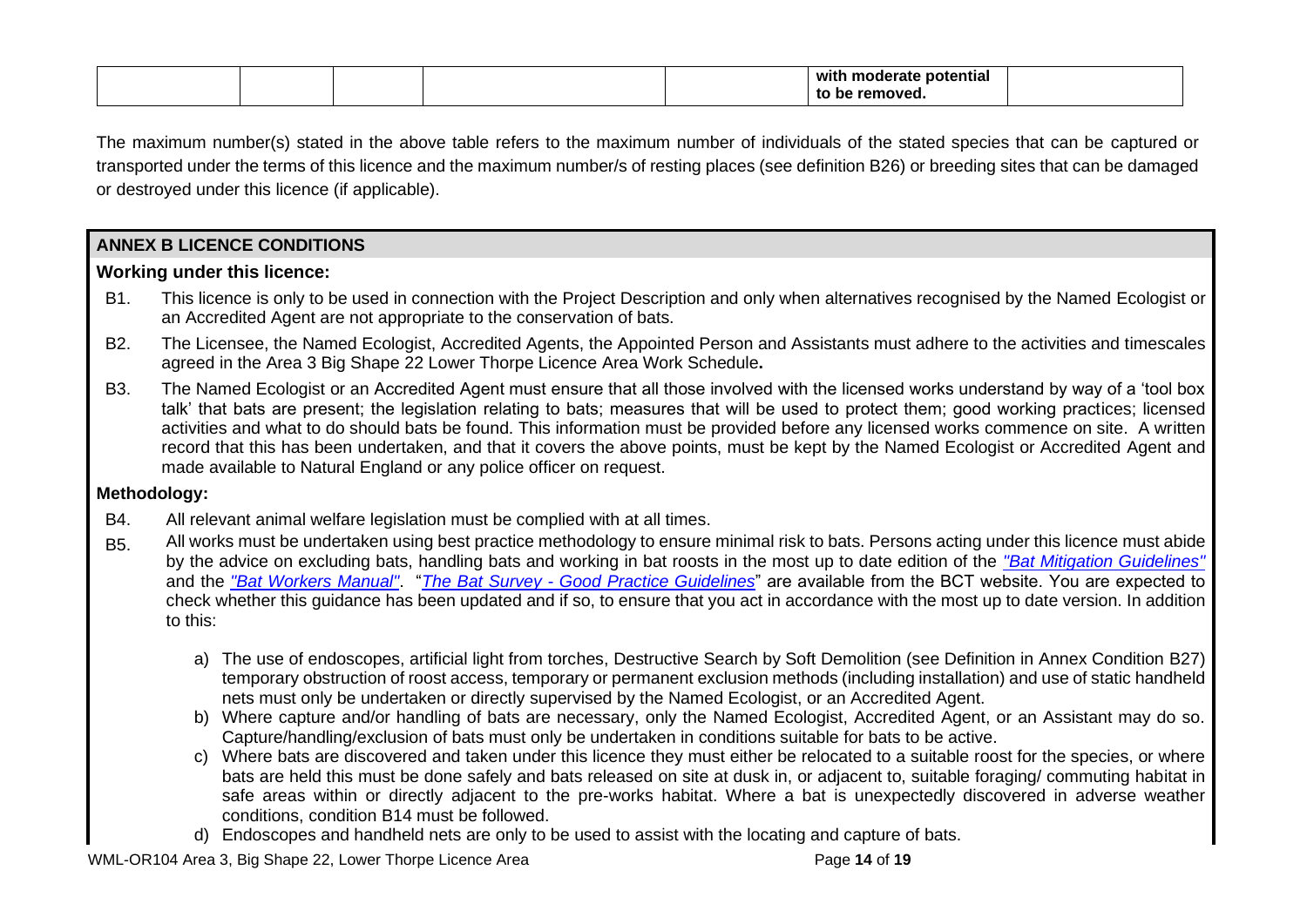- e) Temporary and permanent exclusion must be carried out using techniques specified in the most up to date edition of the '*Bat Workers Manual*'. If one-way exclusion devices are to be used, each device must remain in position for a period of at least 5 consecutive days/ nights throughout a spell of suitable weather conditions, or longer until these conditions prevail.
- f) Prior to destructive works, an inspection using torches and/or an endoscope must be performed internally to search for the presence of bats. If any bat species covered by this licence is found and is accessible, each will be captured by gloved hand or hand-held net, given a health check and then each placed carefully inside a drawstring, calico cloth holding bag or similar for transport.
- g) Following inspection and exclusion operations, the removal of any feature with bat roost potential, will be only performed by hand and under direct ecological supervision. Where applicable, materials will be removed carefully away and not rolled or sprung to avoid potential harm to bats. The undersides of materials will be checked by the Named Ecologist or Accredited Agent for bats that may be clung to them before removal.
- B6. For structures or trees that are safe to inspect and that possess Potential Roosts Features (PRFs) that can be accessed, pre-works inspection/s or climbing inspection/s will be undertaken no more than three days prior to demolition or tree felling. For known roosts and PRFs consisting of cavities (or similar), Destructive Search by Soft Demolition / Soft Felling (see Definition in Annex Condition B27) will take place on the same day as the pre-works / pre-felling inspection.
- B7. For PRFs confirmed as containing no bats, the PRF will be immediately destroyed / felled or made unsuitable for bats. Materials used for soft blocking must be appropriate for intended purposed and not risk entrapping or capturing bats or other wildlife.
- B8. For PRFs that contain bats, bats will be removed in line with the procedures specified in Condition B5 above.
- B9. Should bats be discovered inside a structure or tree and cannot be successfully captured due to the nature of the roost feature, the Named Ecologist or Accredited Agent or tree climber will withdraw. In this circumstance, during the active bat season (April-October), an emergence survey followed by dawn re-entry survey in suitable weather conditions will be undertaken in relation to the confirmed roost (using infrared (IR) cameras) to identify when bats have left the roost and not re-entered. This will be followed by re-inspection of the feature or tree and soft blocking of the roost prior to being destroyed or felled or made unsuitable for bats. If an inspection of the structure or tree is not possible then it must undergo a Destructive Search by Soft Demolition or Soft Felling (see Definitions in Annex Condition B27).

# **Impacts**:

B10. Disturbance of bats and damage and/or destruction of bat roosts will be limited to those structures or trees shown on the Area 3 Big Shape 22 Lower Thorpe Licence Area Bat Impacts Map.

# **Undertaking works on roosts under this licence:**

- B11. A written record must be kept of capture and exclusion efforts undertaken, including weather conditions (including over-night minimum temperature and rainfall), numbers and species of bats captured/taken and duration of exclusion process.
- B12. Destructive Searches by soft demolition or soft felling (See Definition in Annex Condition B27) may only be carried out when it is dry and mild and after temperatures have not dropped below 8°C for 4 days.
- B13. Licensable activities impacting satellite, maternity and hibernation roosts (see Definition in Annex Condition B26) must not be undertaken while the roost is in use for these purposes. Where the roosts are excluded ahead of seasonal use, appropriate compensation (if required) must be in place and available for use prior to exclusions taking place.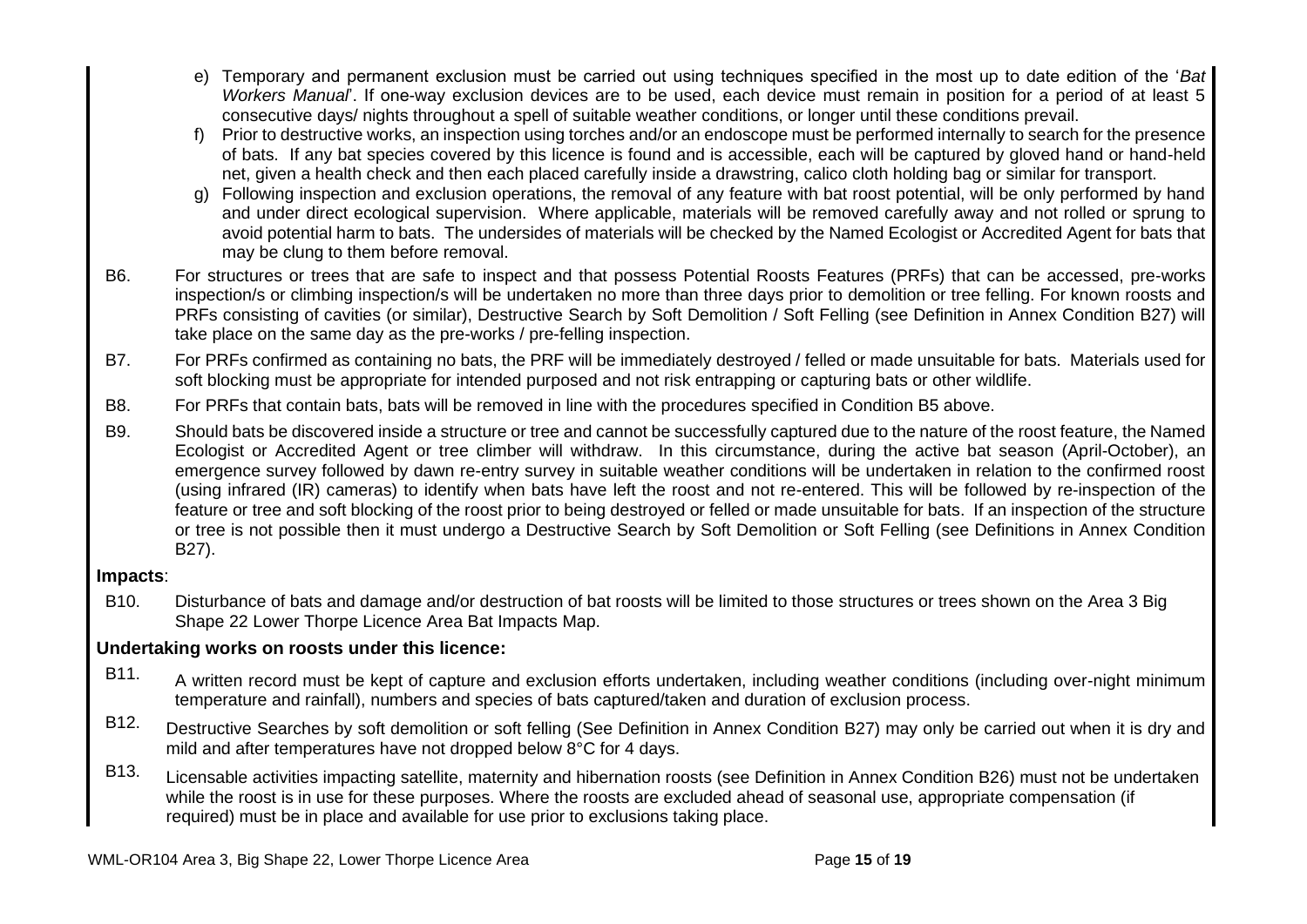- B14. If individual bats are discovered unexpectedly, including during periods of adverse weather, then the following steps must be taken:
	- a) Works to that structure or tree must stop immediately. If the Named Ecologist or an Accredited Agent is not on site, he/she must be contacted immediately to attend the site.
	- b) Do not expose the bat or cause it to fly out of the roost on its own accord.
	- c) The bat must only be handled by the Named Ecologist or an Accredited Agent unless it is in immediate danger. The bat must be carefully placed in a lidded ventilated box with a piece of clean cloth and a small shallow container with some water. The box must be kept in a safe, quiet location.
	- d) Care must be taken to avoid rousing the bat during transfer to a suitable location which may be a suitable hibernation box or other alternative roost constructed, providing a safe, quiet environment with stable, suitable temperature and relatively high humidity, safe from further disturbance.
	- e) The Named Ecologist must re-assess the feature and determine whether works can continue under this licence, or whether a modification to the licence is required before works re-commence. A written record must be kept of this decision and made available to Natural England or any police officer on request. This incident must also be reported on the licence return form.
	- f) Any underweight or injured bats must be taken into temporary care by an experienced bat carer and looked after until such time that the bat can be transferred to a suitable replacement roost at the same site, or weather conditions are suitable for release at the same site.
- B15. Natural England must be notified in writing, to HS2wildlifelicensing@naturalengland.org.uk, within 48hrs of encountering one or more bats of any species.
- B16. Provision must be made for prompt assistance to deal with any injured bat. Any injured or dead bats must be reported to Natural England on the licence return form.
- B17. Mechanical Demolition (see Definition in Annex Condition B27) of a structure must only take place after the structure been declared free of bats by the Named Ecologist or Accredited Agent.

## **Compensation and mitigation:**

B<sub>18</sub>. All compensation features as shown on Figures E3i must be erected or created adjacent to the impacted areas under the direct supervision of the Named Ecologist or Accredited Agent.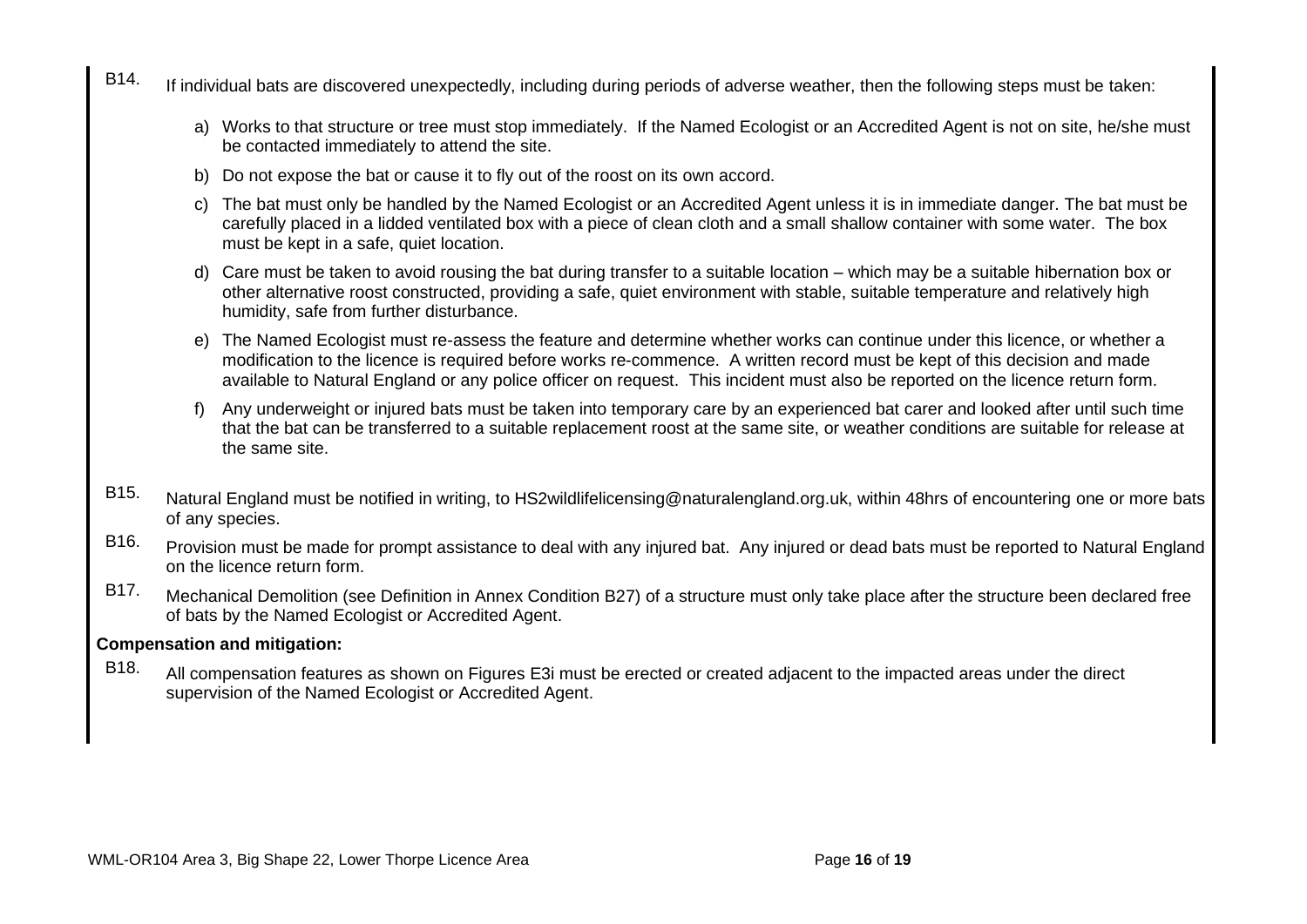B19. Bat roost compensation and mitigation measures must be provided in accordance with those set out in Table 3 and Table 4 below.

**Table 3. Provision of bat roost compensation and mitigation measures as specified on the Area 3 Big Shape 22 Lower Thorpe Licence Area Bat Habitat Creation Maps.**

| Roost feature type (existing confirmed roost or PRF)                           | <b>Compensation ratio</b><br>(roost mitigation feature: roost or tree lost) |
|--------------------------------------------------------------------------------|-----------------------------------------------------------------------------|
| Annex 2 species (any roost type)                                               | 4:1                                                                         |
| Maternity / hibernation / mating roost (any species)                           | 4:1                                                                         |
| Non-Annex 2 species (any roost other than maternity, hibernation or<br>mating) | 2:1                                                                         |
| Trees with PRFs (moderate potential only)                                      | 1:2                                                                         |
| Trees with PRFs (high potential only)                                          | 1:1                                                                         |

# **Table 4. – Details of roosts and PRFs to be lost and number of replacement features required**

| <b>Species</b>                                                              | Roost<br>conservation<br>value            | <b>Number</b><br>affected<br>directly             | <b>Compensation ratio</b> | Minimum number of compensatory RMFs<br>required                                        |
|-----------------------------------------------------------------------------|-------------------------------------------|---------------------------------------------------|---------------------------|----------------------------------------------------------------------------------------|
| Brandt's                                                                    | High                                      |                                                   | 4:1                       | 4 (provided as bat boxes)                                                              |
| Natterer's                                                                  | High                                      |                                                   | 4:1                       | 4 (provided as bat boxes)                                                              |
| Common<br>pipistrelle                                                       | Low                                       | $\overline{2}$                                    | 2:1                       | 4 (provided as bat boxes)                                                              |
| Soprano<br>pipistrelle                                                      | Low                                       |                                                   | 2:1                       | 2 (provided as bat boxes)                                                              |
| NA.                                                                         | Trees with PRFs<br>- high potential       | 12                                                | 1:1                       | 12 (veteranisation features cut into retained trees)                                   |
| <b>NA</b>                                                                   | Trees with PRFs<br>-moderate<br>potential | 66                                                | 1:2                       | 18 (veteranisation features cut into retained trees)<br>15 (provided through planting) |
| Tree dwelling<br>bat assemblage<br>(8 species as<br>detailed in<br>Table 2) | Low                                       | To be<br>determined<br>following<br>felling works | 2:1                       | Final number TBC following felling works                                               |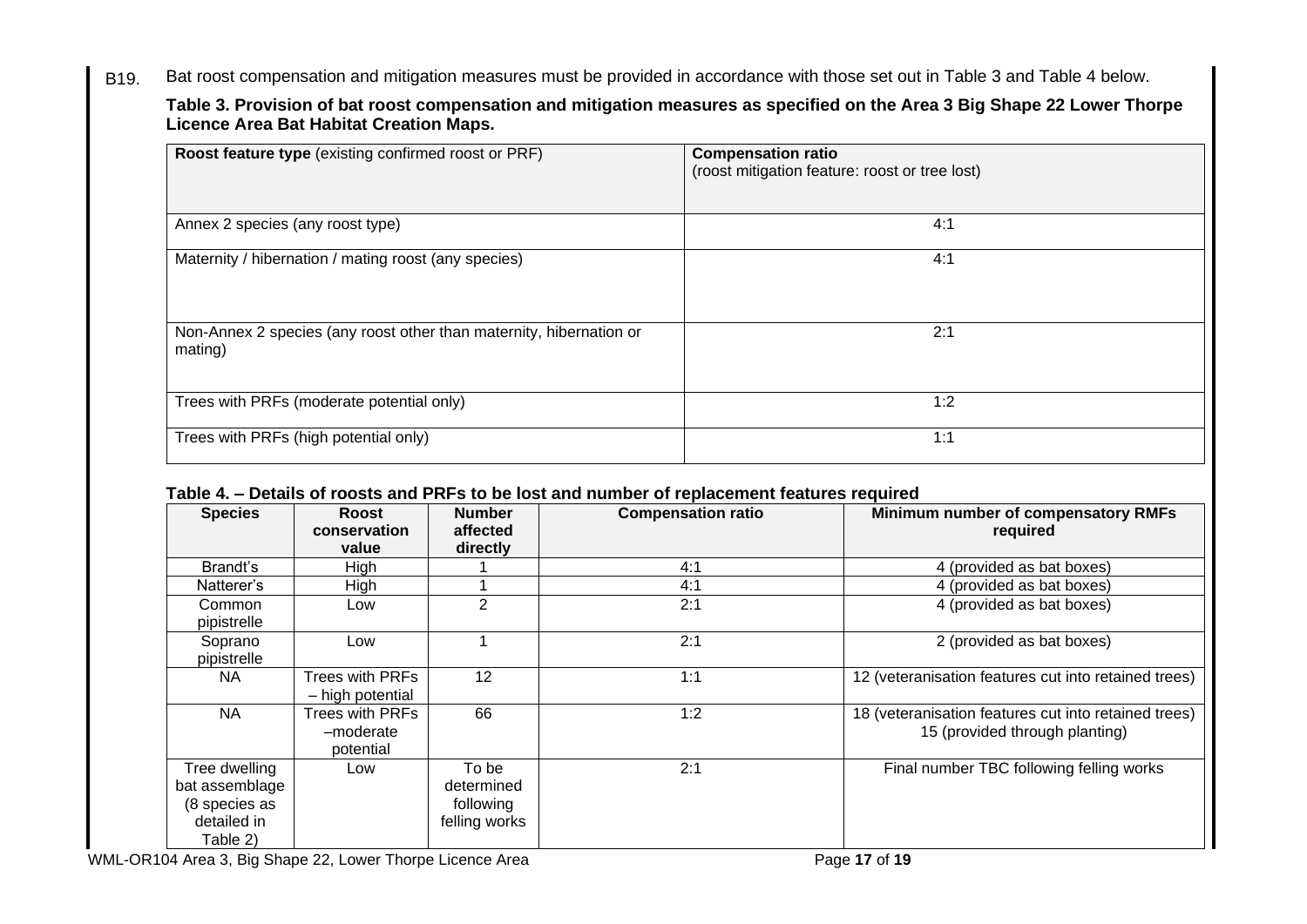B<sub>20</sub>. A roost mitigation features may comprise either a suitable bat box, an existing PRF on a felled tree which has been relocated to an adjacent enhancement area (i.e. a 'monolith' if laid on the ground) or a new 'veteranised' feature created within either a retained tree or on a felled and relocated monolith.

# **Post-development site maintenance and habitat management requirements:**

- B21. Maintenance of bat boxes must comply with the HS2 Technical Standard Ecological Monitoring Strategy (ECMS) (ref: HS2-HS2-EV-STR-000-000029 C01 dated October 2018).
- B22. In accordance with the Environmental Minimum Requirements (see Definitions) for HS2 Phase One, the licensee must submit to Natural England the Ecology Site Management Plan (ESMP) for Area 3 Big Shape 22 Lower Thorpe Licence Area for review and approval, at draft stage and any future versions.

#### **Post-development monitoring and reporting requirements:**

- B23. Post-impact bat population monitoring must be implemented, in accordance with section E4.2b of the Area 3 Big Shape 22 Lower Thorpe Licence Area Method Statement and E5b of the Area 3 Big Shape 22 Lower Thorpe Licence Area Work Schedule (see definitions above).
- B24. An annual monitoring report outlining the results of monitoring and an assessment of any significant impacts must be submitted annually to Natural England following the completion of all specified methods in each calendar year for the duration of monitoring works (see Condition 16 of the licence).
- B25. It is a condition of this licence that the following reports are completed and returned to Natural England as specified: I. Report of action within 14 days (two weeks) after the expiry of the licence;
	- II. Interim annual reports.
	- III. Report on the Conservation Status of the bat species present within Area 3 Big Shape 22 Lower Thorpe Licence Area during the operational phase to be submitted to Natural England for review. This should be after the monitoring in year 8 has been completed.

# **Definitions used in this annex:**

- B<sub>26.</sub> For the purpose of this licence the following roost types are defined as:
	- a. **Day roost**: a place where individual bats, or small groups of males, rest or shelter in the day but are rarely found by night in the summer.
	- b. **Night roost**: a place where bats rest or shelter in the night but are rarely found in the day. May be used by a single individual on occasion or it could be used regularly by the whole colony.
	- c. **Feeding roost**: a place where individual bats or a few individuals feed during the night but are rarely present by day.
	- d. **Transitional / occasional roost**: used by a few individuals or occasionally small groups for generally short periods of time on waking from hibernation or in the period prior to hibernation.